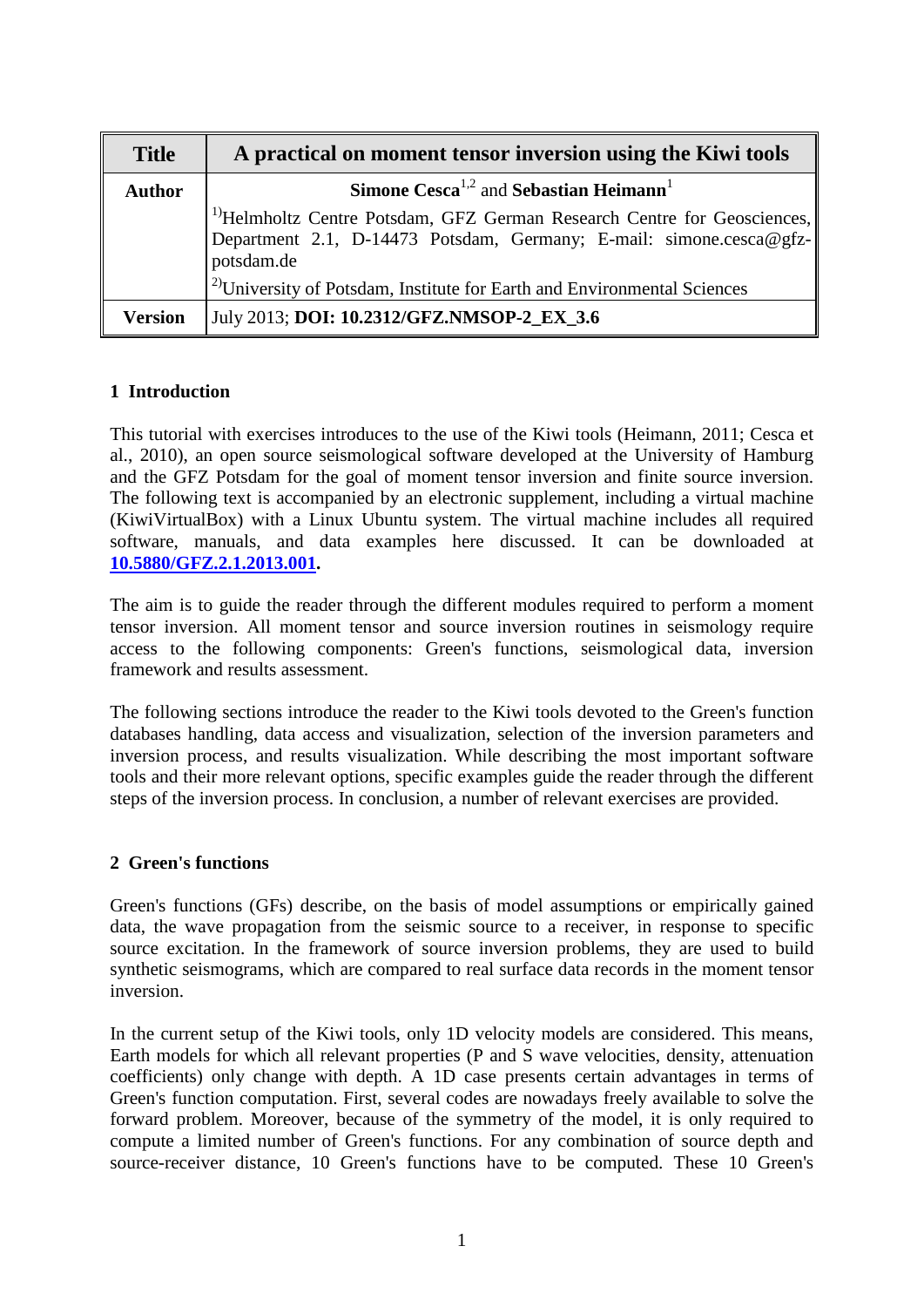functions can be combined using proper weighting to compute the response to any moment tensor configuration at any azimuth.

Green's functions are typically stored into databases, which we refer here as Green's function database (GFDB). A GFDB may require a significant computational effort, but is then ready for use and significantly reduces computational time of the inversion. The Kiwi tools currently handle GFDB through HDF5 (the dependence on HDF5 may be removed in future Kiwi versions). The system is independent on the software used to generate GFs, however we have successfully worked so far with Qseis (Wang, 1999) and Gemini (Friedrich and Dalkolmo, 1995). GFDBs are built for any required velocity model with user-defined constraints. In particular, the following parameters have to be chosen when preparing a GFDB:

- Description of the velocity model,
- Range of epicentral distances,
- Range of source depths,
- GF sampling.

When preparing an own GFDB, these parameters have to be chosen carefully with respect to the area of study, network geometry, expected range of magnitudes and source depths, and sensor instrumentation (sampling rate, frequency range). The range of distances and depths limits the possible application of the GFDB, e.g. synthetic seismogram for too far away stations or too deep sources cannot be computed when exceeding the spatial boundary of a GFDB. Epicentral distances and depths should be sampled equidistant. The sampling interval limits the resolution potential of a GFDB: first, because it limits the maximal reproducible frequencies, and second because the inversion framework requires a common sampling of data and GFs.

The KiwiVirtualBox includes a single GFDB. This was generated with the software Qseis (Wang, 1999) for a global velocity model, IASP91 (Kennett & Engdahl, 1991). The available GFDB allows to build synthetic seismograms for sources down to 40 km and stations up to 1000 km epicentral distance with a spatial sampling of 1 km. Thus GFs are available every 1 km in distance and depth and the computation of synthetic seismograms in between grid points can either be done through GFs interpolation or by using the GFs of the closest grid point. The sampling is 0.5 s, so that the spectral fit cannot exceed 1 Hz.

The GFDB is found at the directory */GFDB*; its name is *GFDB/db*.

To get some information on the GFDB type: *gfdb\_info GFDB/db*

In turn you get information on the sampling (dt), spatial GF sampling along epicentral distances and source depths (dx, dz), minimal epicentral distance and source depth (firstx, firstz), number of epicentral distances and source depths (nx, nz), number of GFs per source depth-epicentral distance geometry (ng, typically 10), and some additional technical information on the number of files used to allocate GFs (chunks) and the state of filling of a GFDB (for large GFDBs, with significant GF computation time, the available database may still be incomplete). Temporal and spatial units are always given in seconds and meters.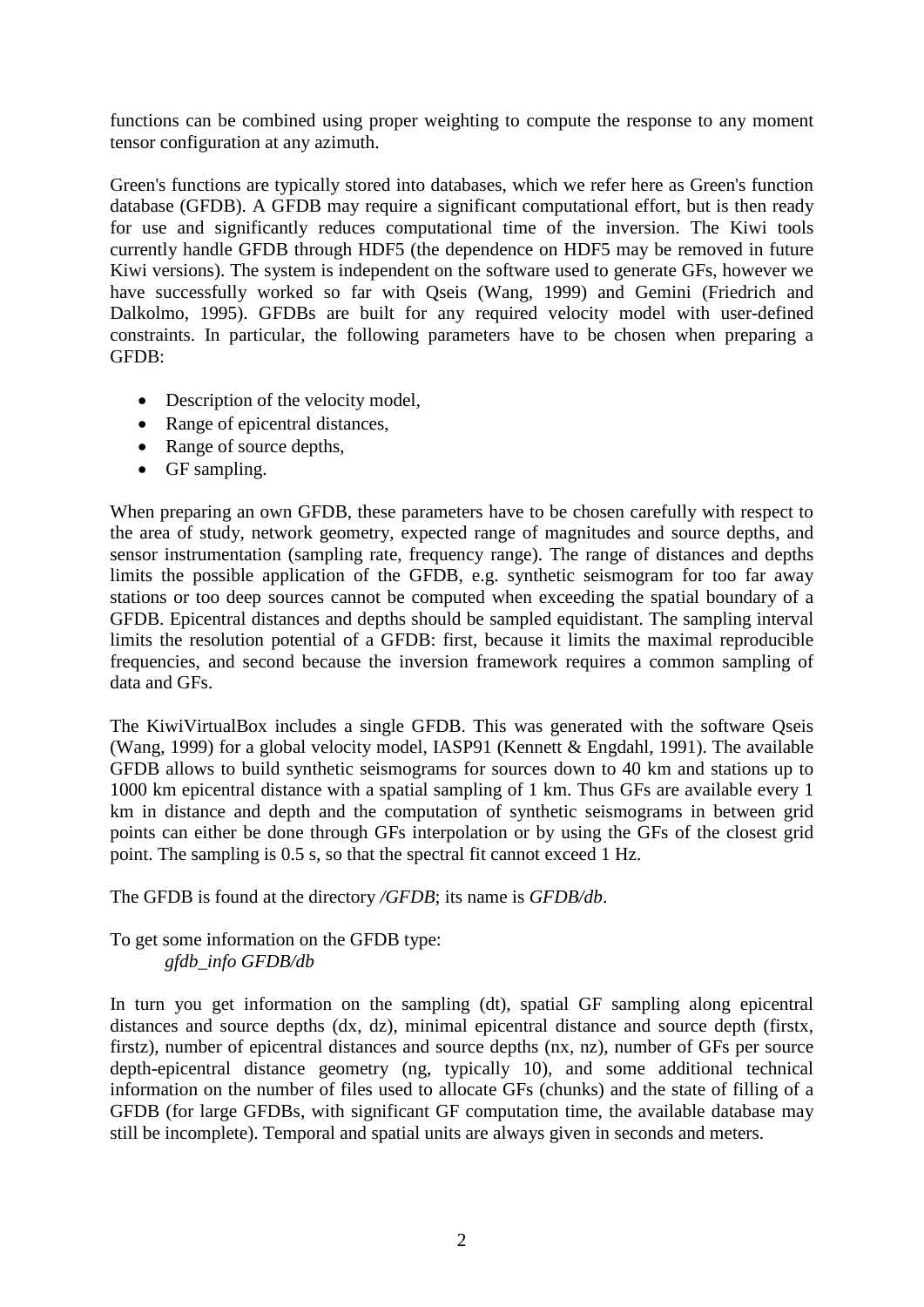To extract a Green's function (in the example we extract from the database GFDB/db at a distance of 400000 m and source depth of 20000 m the GF number 1, and store it in the file gf1.d400km.z20km.mseed) in miniSEED format type (note that using a different extension than .mseed provides the GF in the default ASCII format):

*gfdb\_extract GFDB/db <<EOF 400000 20000 1 gf1.d400km.z20km.mseed EOF*

To view the Green's function with the snuffler visualizer type: *snuffler gf1.d400km.z20km.mseed*

A new GFDB can be created using the Kiwi command gfdb\_build, while a subset of an existing database can be created using the command gfdb\_redeploy. Testing these commands with no argument, provide more information on their syntax:

*gfdb\_build gfdb\_redeploy*

Further information on other Kiwi tools to generate and handle Green's function databases are available in the enclosed documentation (in the directory *DOCS*).

# **3 Data**

The data, here intended as displacement waveforms, are an obvious prerequisite for any source inversion tool. Their characteristics, e.g., their sampling rate or the limited bandwidth of the flat displacement-proportional frequency response of the recording instrument can severely limit the inversion potential.

Kiwi can currently handle different formats, including the preferred miniSEED (see Chapter 10) and a simple ASCII format (first column time, second column displacement amplitude). Sampling should be common for any single study (e.g., for any treated earthquake case), and common to the adopted GFDB. Amplitudes are given in meters, times in seconds, with respect to the reference system timestamp, January 1, 1970, 00:00:00.

Data preprocessing is not described in detail here (see Scherbaum, 2007). However, displacement traces are typically obtained from velocity seismometers, through data recovery, tapering (see IS 14.1), removal of mean and trend and restitution to displacements, according to instrument response function. Data may also need to be converted to any of the usable data formats.

Displacement files for a single study (earthquake) should be stored in a single event directory, with the following naming:

DISPL.\$STAT.\$CHAN

where \$STAT is the station code, and \$CHAN the channel code (BHZ: Vertical, BHN: North, BHE: East, BHR: Radial, BHT: Transversal). The adoption of channel "BH" is only a naming convention, and does not limit the application of the Kiwi tools to any instrument type or channel.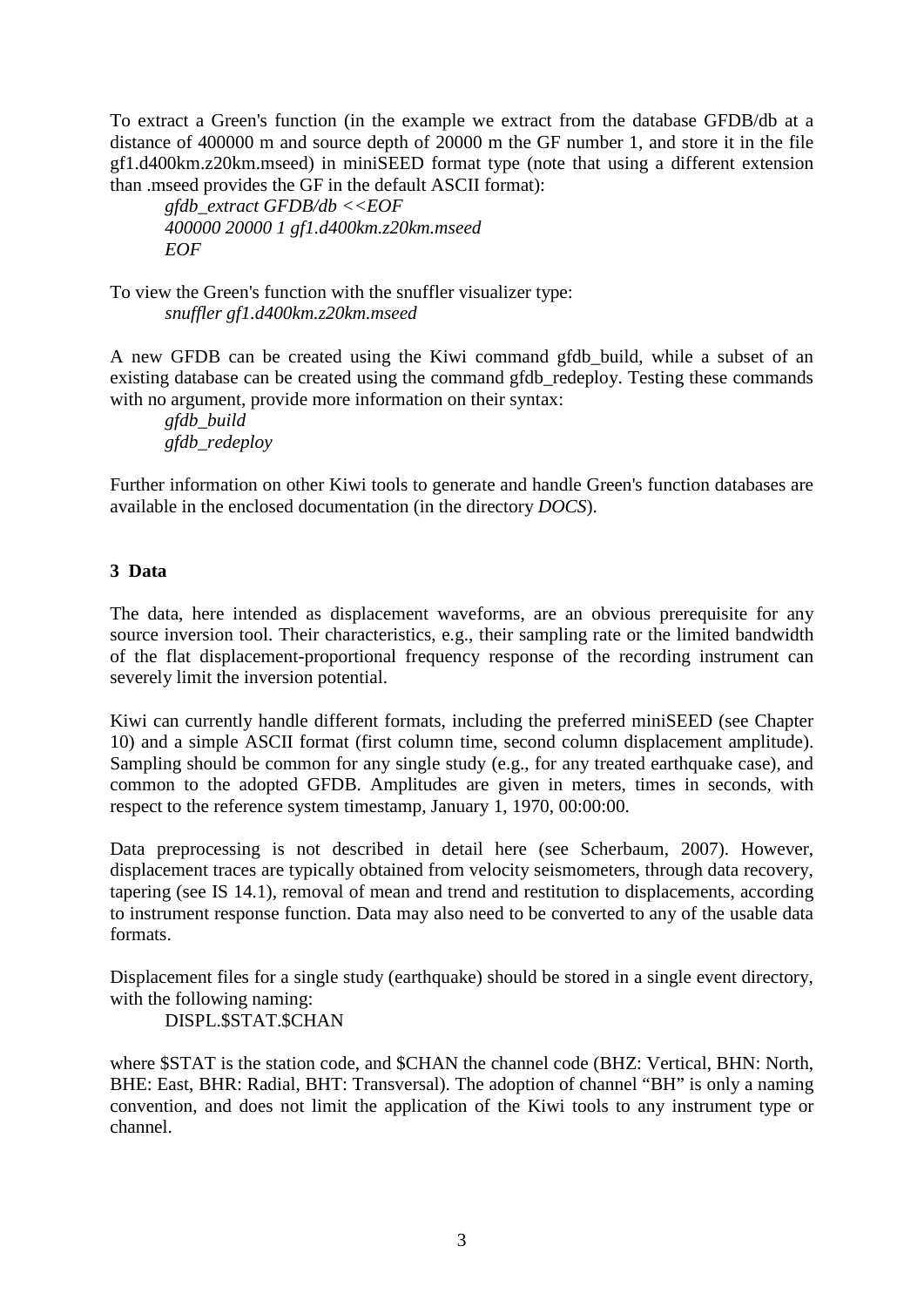The KiwiVirtualBox includes several datasets, which are described in the following paragraphs. All data are stored as miniSEED files, with a sampling of 0.5 s (common to the available GFDB). All data were recorded by velocity broadband sensors, and can be safely analyzed in any frequency band above 0.01 Hz and below 1 Hz.

An example of directory structure for a synthetic dataset can be found at: *DATA/SYNTH1*

which is a synthetic example. Displacement waveforms have been created there for a pure double couple (DC) point source (location, and origin time are given in the last section), with the available GFDB and no noise (therefore they can be perfectly matched in the test inversion).

To visualize the typical content of a data directory type: *ls DATA/SYNTH1*

It indicates files corresponding to displacement traces, plus an additional station file.

To look at the miniSEED waveforms, use the snuffler software: *snuffler DATA/SYNTH1/DISPL.\**

The following command allows to include event information and to perform some data sorting:

*snuffler DATA/SYNTH1/DISPL.\* \ --stations="META/stations.dat" --event="META/events.txt"*

An event is then selected by typing "e" when the cursor is on the event label (a rectangle should appear around the label).

A left click on the event label opens a window with possible operations. For example, it is possible to sort traces according to their epicentral distance from the selected event.

Repeating the operation with the following attribute allows to compare observed waveforms with synthetics for provided focal mechanisms.

*snuffler DATA/SYNTH1/DISPL.\* \ --stations="META/stations.dat" --event="META/events\_w\_solutions.txt"*

It is now possible to modify the frequency filter applied to both the recorded and the synthetic traces, and to visually inspect the effect of frequency filtering on both traces and on their fit.

Apart from the displacement files, the data directory includes one more file: *stations.dat*. This ASCII file, which can be opened with any text editor, is very important; the inversion cannot be performed without it. It include several lines, one per each desired station. Each line is composed by a station number (an increasing integer), the station code, latitude and longitude (in degrees).

Note that, when running the inversion and select a given station file, only stations listed in the station file and for which properly named traces are available in the data directory will be used. This implies that: (a) stations can be temporarily omitted, simply by file renaming (e.g.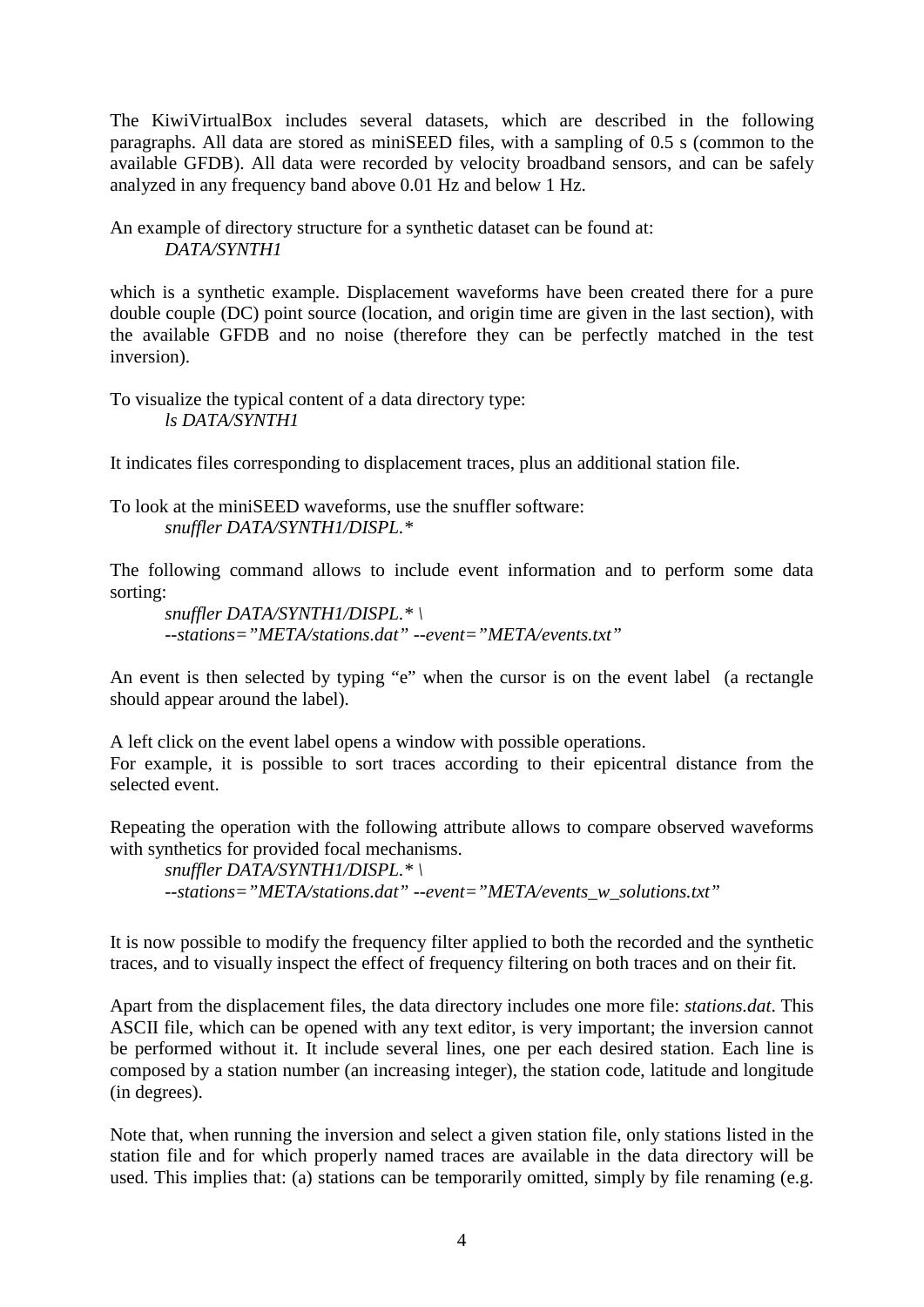removed.DISPL.STAT.BHZ), (b) several station files can be created, to simulate different network configurations, with no need to duplicate data.

# **4 Inversion setup**

We refer to the inversion framework, in the most general sense, as to the combination of inversion software, scripts, input files and the selection of inversion parameters. In the general formulation of a source inversion process, the data and GFs have to be made accessible. Then, a source model is first considered, synthetic seismograms are computed on the basis of a selected source model and the adopted GFs, synthetic seismograms are then compared to observations, and a fit among data and synthetics is estimated. On the base of such a fit, the source model is modified, perturbed or "improved", and the process iteratively repeated, until certain conditions are met. At the end of the process, the information regarding the best fitting model is released, typically together with amisfit estimation and suitable evaluation plots, such as the fault-plane ("beach-ball") solution (see., e.g., section 3.4 of Chapter 3)**,** waveform fits, etc..

The inversion process is for sure to some extent non unique, since the results are affected both by the choice of the (usually oversimplified or sometimes even not appropriate) velocity model and of the inversion parameters. E.g., , with respect to the latter only, a specific station selection covering different azimuthal and distance ranges, different frequency bands analyzed, the fitting of body waves only or of full waveforms or the performance of the inversion through either waveform or amplitude spectra fitting, all could contribute to significant differences in the inversion results. If a good quality dataset should ensure a minor deviation between results from different inversion setups, then this requires the reasonable selection of the underlaying model and inversion parameters and of the chosen inversion approach. These should be tuned as good as possible to the event size, its depth, the reliability of the available velocity model, the seismic instrumentation, data acquisition and processing, and the source-stations geometry.

Here, we describe how to use the *rapidinv* python code to perform the inversion. *rapidinv* allows the user to customize the inversion procedure, within certain limits, and make use of the Kiwi tools inversion modules without directly dealing with these tools. *rapidinv* acts as a user friendly interface to these tools. Its potential may be further exploited by advanced users. In particular, *rapidinv* internally calls several times the Kiwi tool *minimizer*, which is used to assess source model parameters, generate synthetic seismograms, filter and taper synthetics and observed seismograms, compare them and compute misfits, perform grid search or Levenberg-Marquardt inversion for selected source parameters, and export seismograms in different formats.

*rapidinv* always performes the inversion in 3 separate steps, as described in Cesca et al. (2010) (DC and finite source inversion), and Cesca et al. (2013) (DC and full MT inversion). The first and second steps have to be carried out to obtain a point source solution, the third step is only required to perform an additional finite, kinematic source inversion.

The first step is typically performed as an amplitude spectra inversion. The pure DC results include strike, dip, rake (4 configurations because of the polarity ambiguity of the focal mechanism), centroid depth, scalar moment and magnitude. The full moment tensor (MT)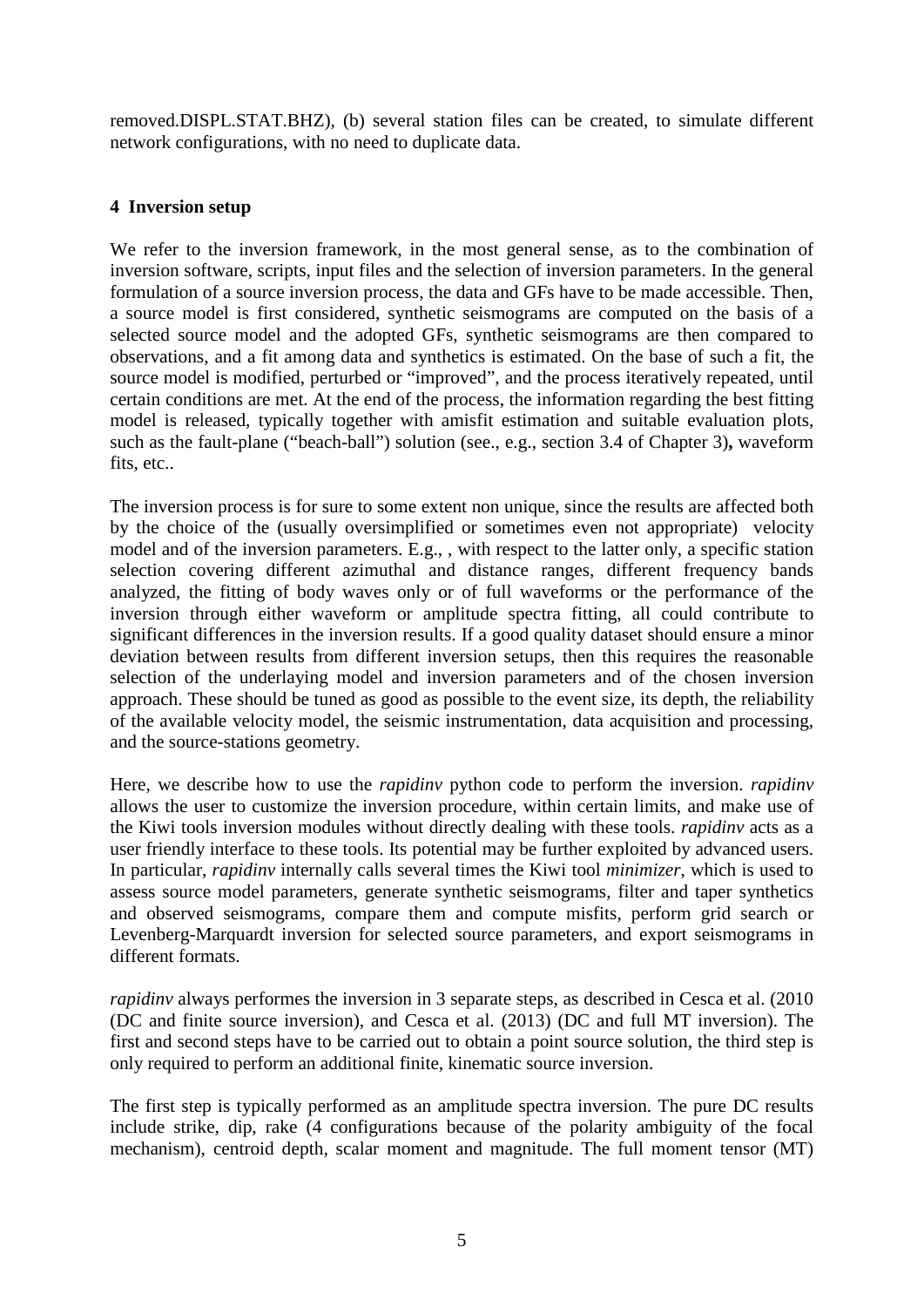results additionally include moment tensor components (2 configurations because of the polarity ambiguity) and moment tensor decomposition (see also IS 3.9 and EX 3.5).

The second inversion step is always performed in the time domain, to resolve the polarity ambiguity and to search for the preferred centroid locations. Previous results are improved through the solution of the polarity ambiguity. Additionally, the relative epicentral location and time of the centroid are found. Location and times are defined with respect to the hypocentral location (in terms of spatial shift along North/South and East/West) and nucleation time (in terms of relative time). Both these reference parameters are defined by the user prior to the inversion, and are typically based upon a specific source location result or seismic catalogue information.

After completion of the first and the second inversion step we leave the framework of point source inversion and try to invert for kinematic parameters of the extended source. The background for doing so and the source models used to keep the inversion problem feasible is given in Heimann (2011) and Cesca et al.(2010). The third inversion step for kinematic parameters of the extended source is preferably performed in the frequency domain, including higher frequencies, which should help to estimate finite source parameters. Among the possible resolved parameters are: the preferred rupture plane orientation (discrimination between rupture and auxiliary plane), rupture directivity, rupture velocity, size and duration.

The inversion is preferably performed in the WORK directory, where all local python (http://www.python.org) codes (rapidinv, Cesca et al. 2010; mopad, Krieger & Heimann 2013) are locally stored.

The following command gives a list of the initial directory content: *ls WORK/\**

\*.py and \*.pyc are locally stored python scripts. rapidinv\* (\* denotes different version which may be available at different stages) is the script to perform the source inversion. mopad is a tool to perform moment tensor decomposition and plotting (see Krieger and Heimann 2013), which is internally used for these purposes.

*rapidinv.inp.*\* are example of input files, for different events or inversion setups; *rapidinv.defaults* includes the default setup of inversion variables; *rapidinv.acceptables* is a control file to verify very roughly the inversion variables choice.

# **5 Selection of inversion parameters**

The inversion is customized after building an own input file. To have an idea, how such an input file looks like, we can open with an editor the file *rapidinv.inp.synth1*. It can be seen that the file includes a list of variables (first column) and a list of values (second column). The most important variables are described in the following. A complete list of variable definition and accepted values is given in the rapidinv manual in the VirtualBox in the directory *DOCS.*

The input file should be kept as short as possible, and only contains those variables which are specific for the specific event inversion. All other variables, those kept to the defaults values and those common for all studied events, should be stored in the file *rapidinv.defaults*.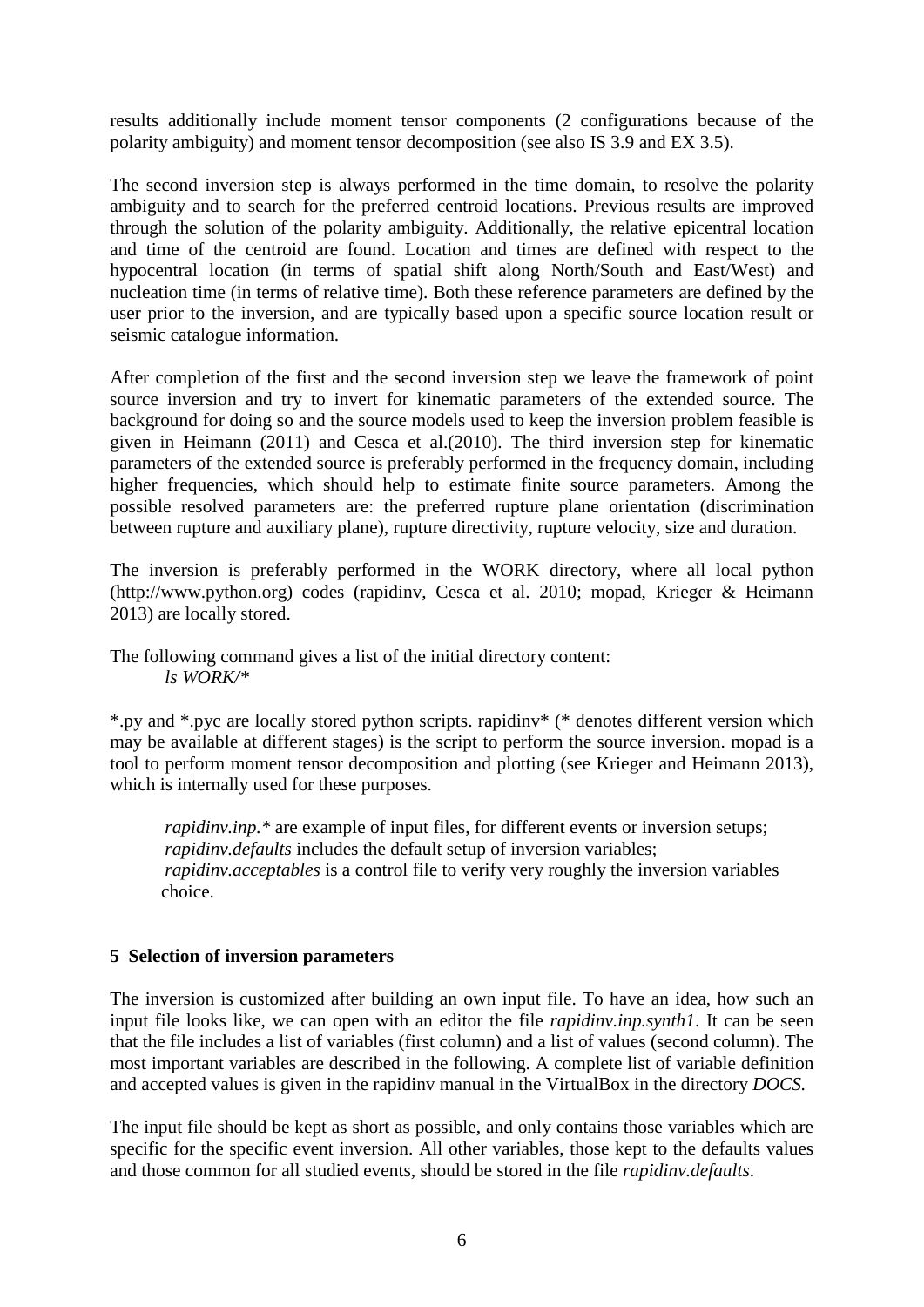## **5.1 Important global variables**:

DATA DIR: Path to the directory containing all data and station information.

DATA\_FORMAT: Expected format of input displacement data (see kinherd.org for more details).

STAT\_INP\_FILE: (Default: stations.dat): Name of the input file with list of stations to be used. This file, with the proper format, should exist and be saved in the data directory (see DATA DIR). Specific file format (manual). All stations herein indicated will be considered. If data are missing, the station will be excluded. If data are partially missing, only existing components will be used. If data files exist, but the station name is not included in the list, data will not be used.

INVERSION\_DIR: Path to the directory where all output files will be saved.

NUM INV STEPS: Number of inversion steps to be realized (1 = only focal mechanism, 2 = focal mechanism and centroid location,  $3 =$  full point and kinematic inversion).

COMP\_2\_USE: The string should include one letter for each spatial component to consider. Letters follow the convention from kinherd.org (d: down; u: up; n: North; s: South; e: East; w: West; r: transversal, rightward as seen from source to receiver; l: transversal, leftward as seen from source to receiver; a: radial, away from source; c: radial, backward to source).

EPIC DIST MIN, EPIC DIST MAX: Minimum and maximum epicentral distance to be considered for all steps.

LATITUDE NORTH, LONGITUDE EAST: Original latitude and longitude (deg) of the epicenter. Further relocation will be relative to this value.

SW\_FILTERNOISY: Switch to detect and remove noisy traces.

SW\_WEIGHT\_DIST: Apply a distance-dependent weight, w:  $w =$  station epicentral distance / maximal\_epic\_distance.

SW\_FULLMT: Switch to additionally run full moment tensor inversion

## **5.2 Important variables for inversion step 1:**

BP\_F1\_STEP1, BP\_F2\_STEP1, BP\_F3\_STEP1, BP\_F4\_STEP1: Bandpass frequency (e.g. 0.009 0.01 0.1 0.11) at inversion step 1.

DEPTH\_BOTTOMLIM, DEPTH\_UPPERLIM: Minimum and maximum accepted depth (km) after inv. step 1 (all other solutions will be removed)

DEPTH\_1, DEPTH\_2, DEPTH\_STEP; SCAL\_MOM\_1, SCAL\_MOM\_2, SCAL\_MOM\_STEP; STRIKE\_1, STRIKE\_2, STRIKE\_STEP; DIP\_1, DIP\_2, DIP\_STEP; RAKE\_1, RAKE\_2, RAKE\_STEP: Min, Max, Increment of depth (km), moment (Nm) and fault angles (deg) to define starting configurations, during inversion step 1.

SW\_RAPIDSTEP1: If set TRUE will ignore STRIKE\_1, STRIKE\_2, … and test 10 default configurations of strike-dip-rake.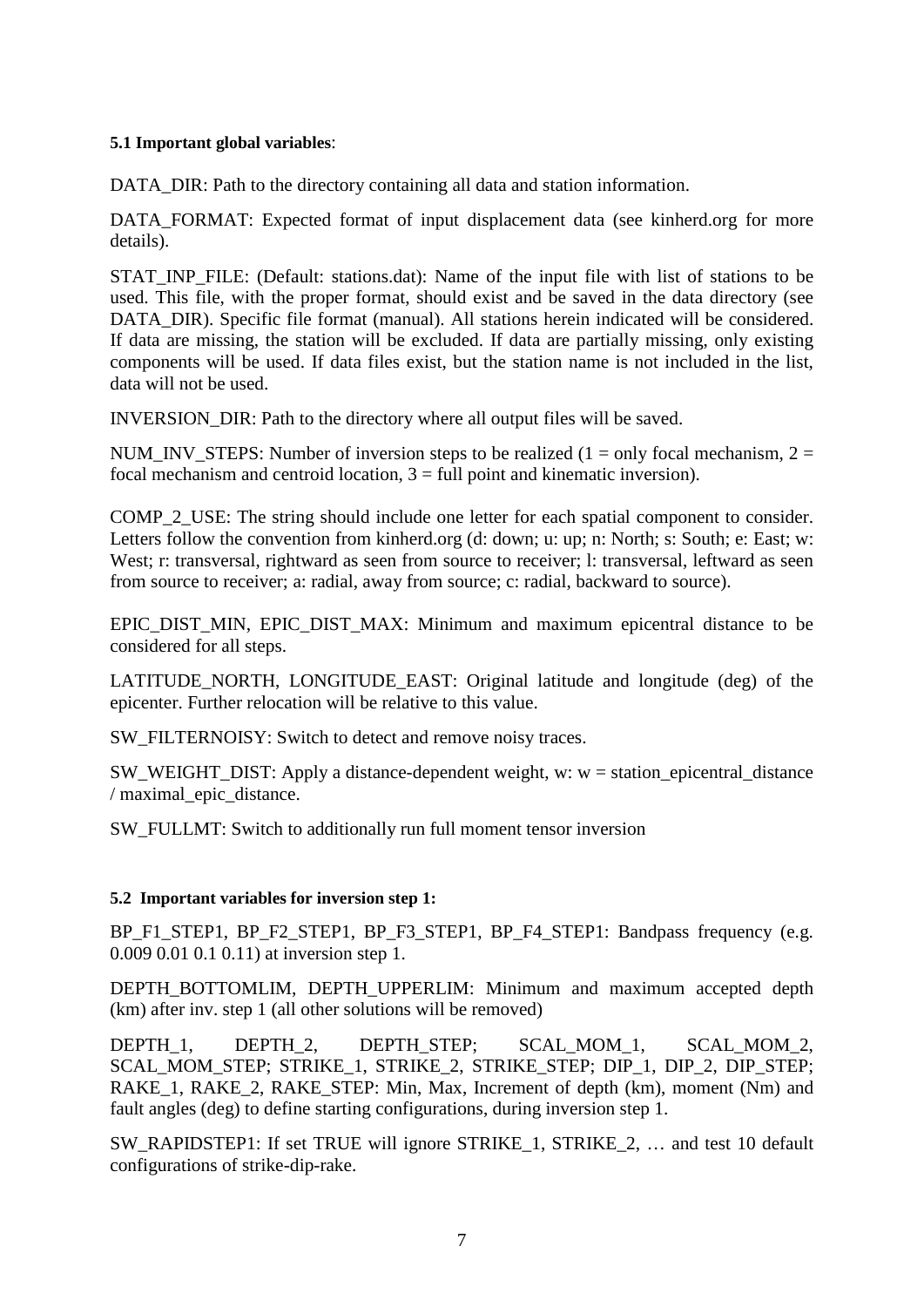INV\_MODE\_STEP1: Defines the strategy to carry out inversion step 1. The following possibilities are allowed (e.g. invert\_dmsdst: gradient inversion of invert strike, dip, rake, moment, depth)

MISFIT MET\_STEP1: Defines the misfit definition for inversion step 1 (ampspec\_l1norm: amplitude spectra will be compared, using L1 norm; ampspec\_l2norm: amplitude spectra will be compared, using L2 norm; l1norm: time traces will be compared, using L1 norm; l2norm: time traces will be compared, using L2 norm).

PHASES TO USE ST1: Seismic phases to be used for inv. Step 1 (p: P phases on all used components, as defined in COMP\_2\_USE; b: Bodywaves, P on vertical component, S on remaining components; a: Full waveform on all used components, as defined in COMP<sub>2</sub> USE).

WEIGHT\_A\_ST1, WEIGHT\_P\_ST1, ...: Defines a weight for the time window for phase a (p, …) during inversion step 1. It is used only if the phase is activated in PHASES\_TO\_USE\_ST1.

WIN\_LENGTH\_A\_ST1, WIN\_LENGTH\_P\_ST1, …: Defines the length (s) of the time window for phase a  $(p, ...)$  during inversion step 1.

WIN\_START\_A\_ST1, WIN\_START\_P\_ST1, ….: Defines the starting time of the time window for phase a (p, ...) during inversion step 1. The value indicates the position of theoretical first P (or S) phase within the time window, defined as percentage of the window length (e.g. 0.02 for a window length of 100s, indicates that the window will start to have the theoretical first P phase arrival time at 2% of the window length).

WIN\_TAPER\_A\_ST1, WIN\_TAPER\_P\_ST1, ...: Defines the tapering of the time window for phase a (p, …) during inversion step 1. A taper is applied in the time domain, smoothing the time window at both sides. The length of the smoothed part of each side is defined by the given real value, which is defined as a percentage of the time window length.

## **5.3 Plotting variables for inversion step 1:**

DATA\_PLOT\_STEP1: Define if data format for plotting result after inversion step 1 is amplitude spectra or displacements). Acceptable values are amsp or seis.

AMPL\_PLOT\_STEP1: Amplitudes of plotted spectra/waveforms (amax: amplitudes of different traces have the same scale; norm: amplitudes are normalized, they are enlarged to the maximal possible scale).

FILT\_PLOT\_STEP1 Defines the format (plain = unfiltered, filtered, tapered) of time series for plotting results after inversion step 1.

START\_PLOT\_STEP1, LEN\_PLOT\_STEP1, TICK\_PLOT\_STEP1: Defines the start, length and tick interval (s) of time series for plotting results after inversion step 1. These are used only if DATA\_PLOT\_STEP1 is seis.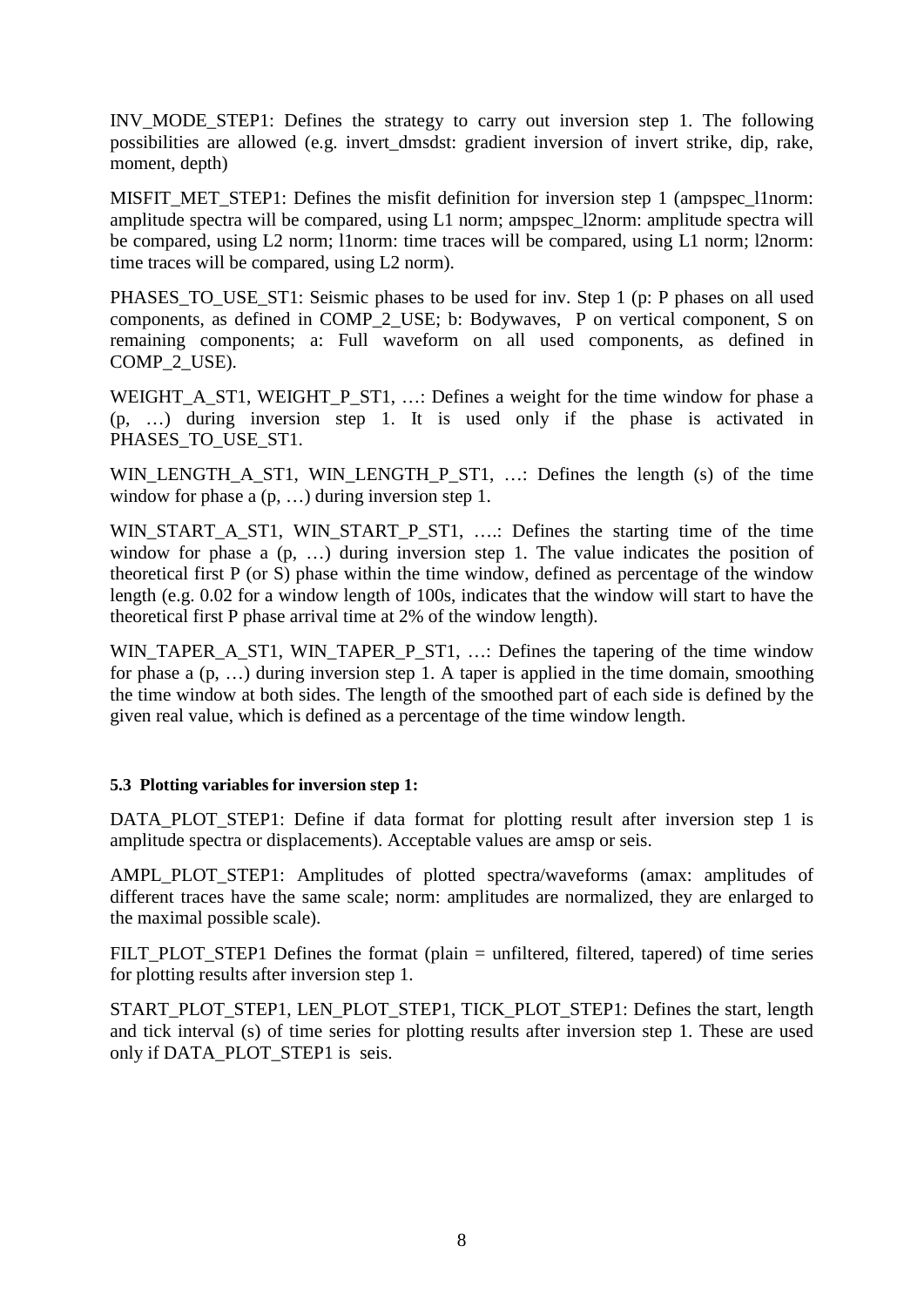#### **5.4 Important (and plotting) variables for inversion step 2:**

EPIC\_DIST\_MAXLOC: Additional constraint on maximum epicentral distance to consider for inversion step 2 (where maximum distance will be the minimum between EPIC\_DIST\_MAX and EPIC\_DIST\_MAXLOC).

GFDB STEP2: GFDB used to calculate synthetic seismogram during inversion step 2.

MISFIT\_MET\_STEP2: Defines the misfit definition for inversion step 1 (11 norm: time traces will be compared, using L1 norm; l2norm: time traces will be compared, using L2 norm)

REL\_EAST\_1, REL\_EAST\_2, REL\_EAST\_STEP; REL\_NORTH\_1, REL\_NORTH\_2, REL\_NORTH\_STEP: Min, max and increment of relative location along East and North direction (meters) to define the group of starting configuration, during inversion step 2.

REL\_TIME1, REL\_TIME\_2, REL\_TIME\_STEP: Min, max and increment of relative time offset (seconds) to define the group of starting configuration, during inversion step 2.

PHASES TO USE ST2; WEIGHT \* ST2, WIN LENGTH \* ST2, WIN\_START \* ST2, WIN\_TAPER\_\*\_ST2: Analogous to the case as for inversion step 1.

BP\_F1\_STEP2, BP\_F2\_STEP2, BP\_F3\_STEP2, BP\_F4\_STEP2: Bandpass inversion step 2.

DATA\_PLOT\_STEP2: Define if data format (amsp, seis) for plotting result after inversion step 2 (amplitude spectra/displacements)

## **5.5 Important (and plotting) variables for inversion step 3:**

EPIC DIST MAXKIN: Additional constraint on maximum epicentral distance to consider for inversion step 3 (where maximum distance will be the minimum between EPIC\_DIST\_MAX and EPIC\_DIST\_MAXKIN).

GFDB\_STEP3: Defines the GFDB used to calculate synthetic seismogram during the inversion step 3.

MISFIT\_MET\_STEP3: Defines the misfit definition for inversion step 3 (ampspec\_l1norm: amplitude spectra will be compared, using L1 norm; ampspec\_l2norm: amplitude spectra will be compared, using L2 norm; l1norm: time traces will be compared, using L1 norm; l2norm: time traces will be compared, using L2 norm).

REL\_RUPT\_VEL\_1, REL\_RUPT\_VEL\_2, REL\_RUPT\_VEL\_S: Min, max, increment of relative rupture velocity for starting configurations of inv. Step 3.

PHASES TO USE ST3; WEIGHT  $*$  ST3, WIN\_LENGTH  $*$  ST3, WIN\_START  $*$  ST3, WIN\_TAPER\_\*\_ST3: Analogous as for inversion step 1 (use of bodywaves may work better for location)

BP\_F1\_STEP3, BP\_F2\_STEP3, BP\_F3\_STEP3, BP\_F4\_STEP3: Bandpass inversion step 3.

DATA\_PLOT\_STEP3: Define if data format (amsp, seis) for plotting result after inversion step 2 (amplitude spectra/displacements)

SW\_APPDURATION: Activate fast directivity inversion (uses BP and taper from inversion step 3)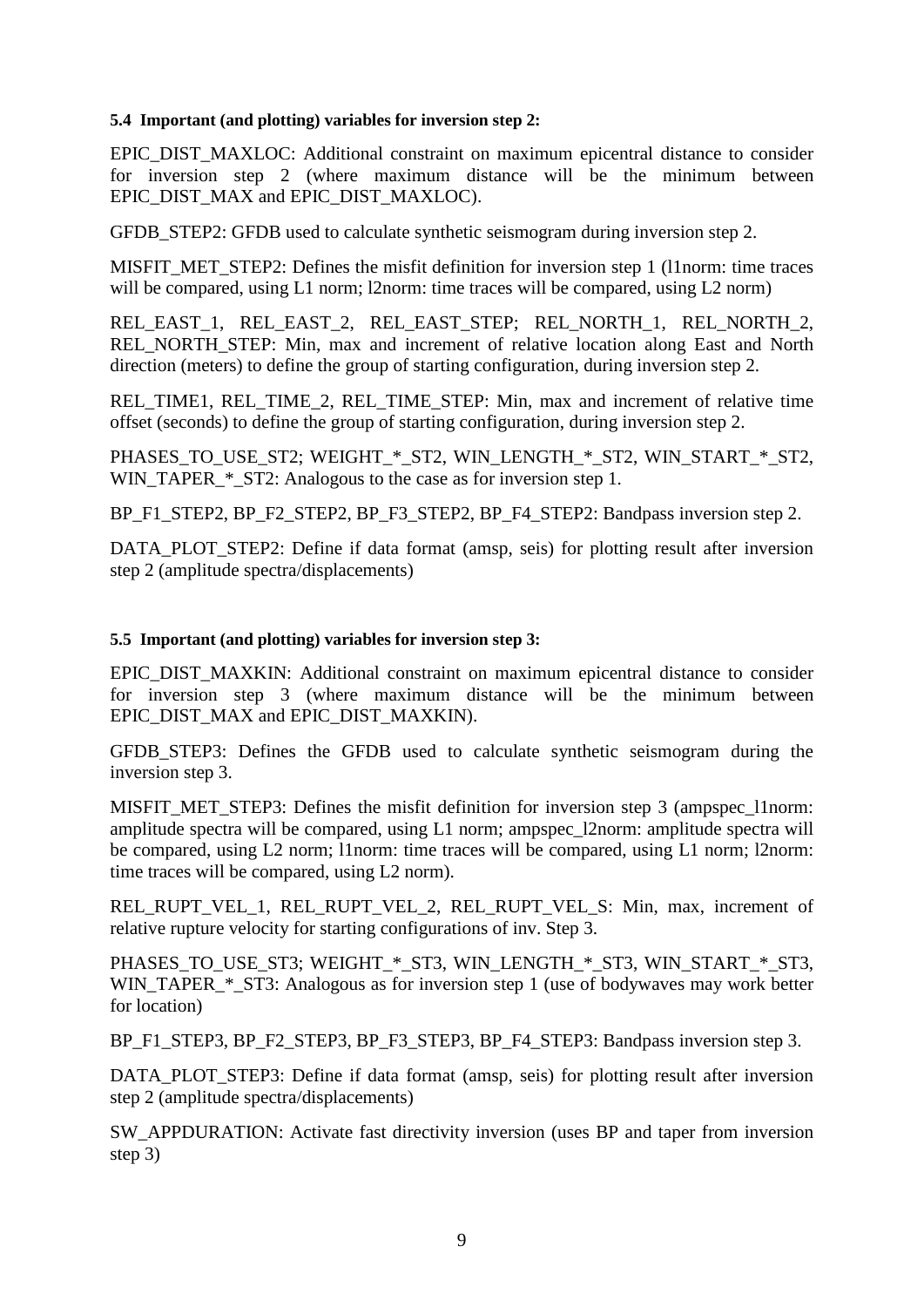Once all parameters are modified we are ready to perform the inversion

# **6 Moment tensor inversion step by step**

The inversion procedure is here described for the case of the SYNTH1 event, according to the original rapidinv.inp.synth1 inversion setup.

Go to the working directory and open the chosen input file.

Check DATA\_DIR points to the correct data directory

Check GFDB\_STEP1, GFDB\_STEP2, GFDB\_STEP3 point to the correct database

Adapt inversion parameters to user wishes.

Check that specific relevant parameters are fixed, in particular those defining the source parameters which are considered to be known, when starting the moment tensor inversion, This include the event origin time, its hypocentral location, and a first moment estimate. Both depth and moment will be . This information is typically available from global catalogue, such as NEIC or GCMT for earthquakes above Mw 5.5, or from local agencies in the case of smaller magnitude events of regional interest. These parameters are provided for all test datasets. For synthetic dataset, the true source parameters are given, while for real dataset, source parameters were chosen according to the information provided either by NEIC, GCMT or EMSC-CSEM.

Known source parameters for the event SYNTH1 are as follows:

| Date/Time     | 2012-03-15 15:00:00 |
|---------------|---------------------|
| Lat N         | 47.6667             |
| Lon E         | 12.0167             |
| Depth (rough) | 15km                |
| Mw (rough)    | 6.0                 |
| $M_0$ (rough) | 1e18Nm              |

We are now ready to run the inversion. This is done by typing in the working directory: *python rapidinv12.py rapidinv.inp.synth1*

The code first read rapidinv.defaults and assign default values to all variables.

Then it reads the input file and overwrites all selected variables (repeated variable assignment imply the last assignment will overwrite previous ones)

Finally, a rough control on variable values is performed using the file rapidinv.acceptables

Then, the following tasks are performed:

- Create/overwrite results directory;
- Filter stations according to selected epicentral distance ranges;
- A number of starting source configuration for the DC inversion is built, according to input parameters, and the DC inversion is then performed.
- The best DC solution, together with a number of non-DC solutions, constitute the starting source configurations for the full MT inversion, and the MT inversion is then performed.
- The first inversion step is successfully completed when two GMT scripts are created, executed and two postscript files generated: step1.ptsolution.ps and step1.mtsolution.ps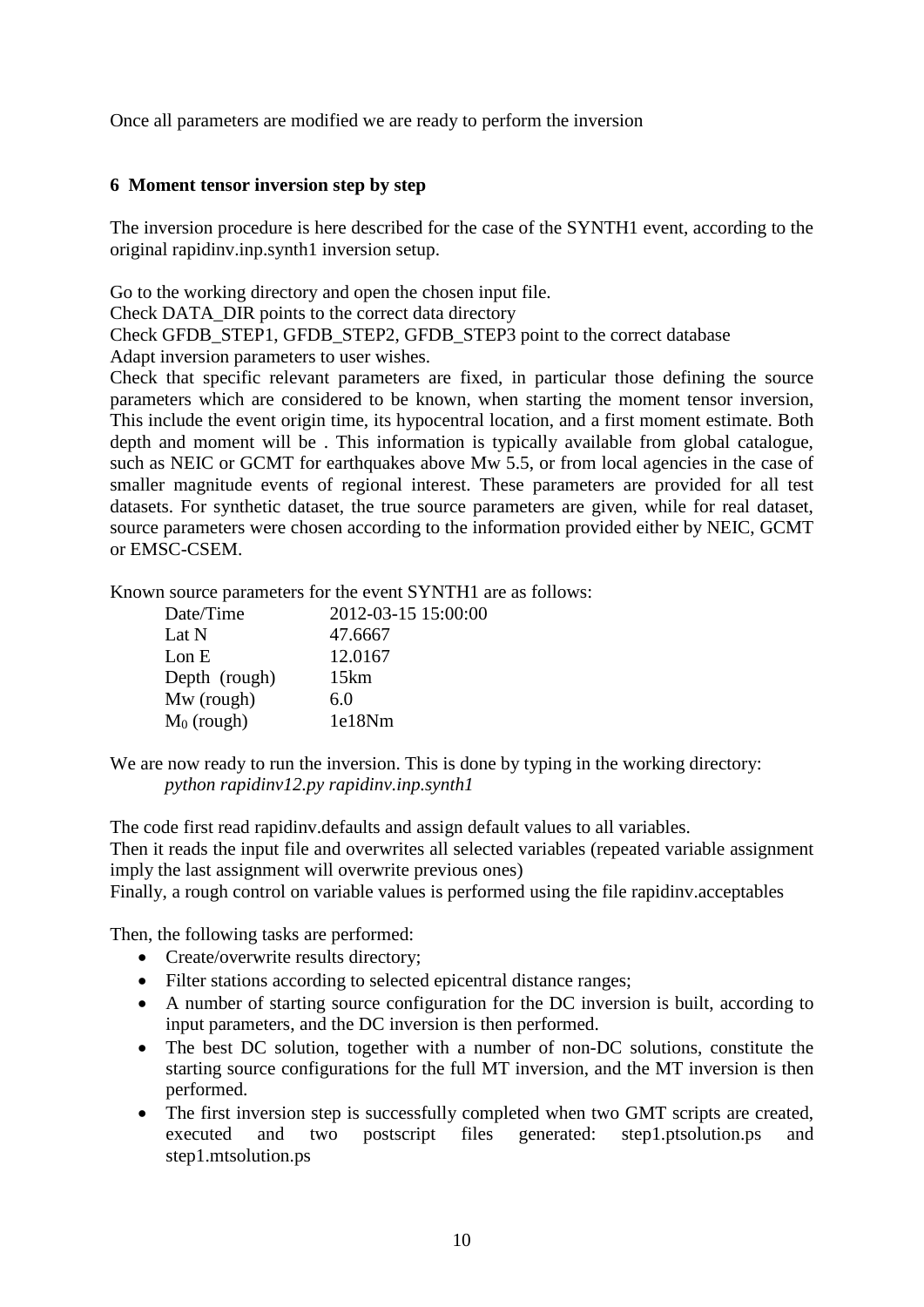*step1.ptsolution.ps* (see Figure 1, obtained for event SYNTH1) shows the results of the pure DC inversion after inversion step 1. Source parameters, including location, depth, moment, magnitude, strike-dip-rake configurations and misfit are given in the top left section of the figure. The top right section is dedicated to the relative misfit variations with respect to the best solution, when perturbing single soure parameters (depth, strike, dip, rake). These curves are expected to have a minimum in correspondence of the preferred solution, the variability of the minima broadness provides information on the relative resolution of different source parameters (e.g. strike vs. dip vs. rake).

The bottom panel of *step1.ptsolution.ps* is dedicated to waveform or spectra comparison (red colors are used for data, black for synthetics). Waveform plots additionally show a gray area denoting the applied time domain taper. Stations are sorted on the base of epicentral distances, with station name, distance, azimuth and maximal amplitudes provided on the left side.



**Figure 1** *step1.ptsolution.ps*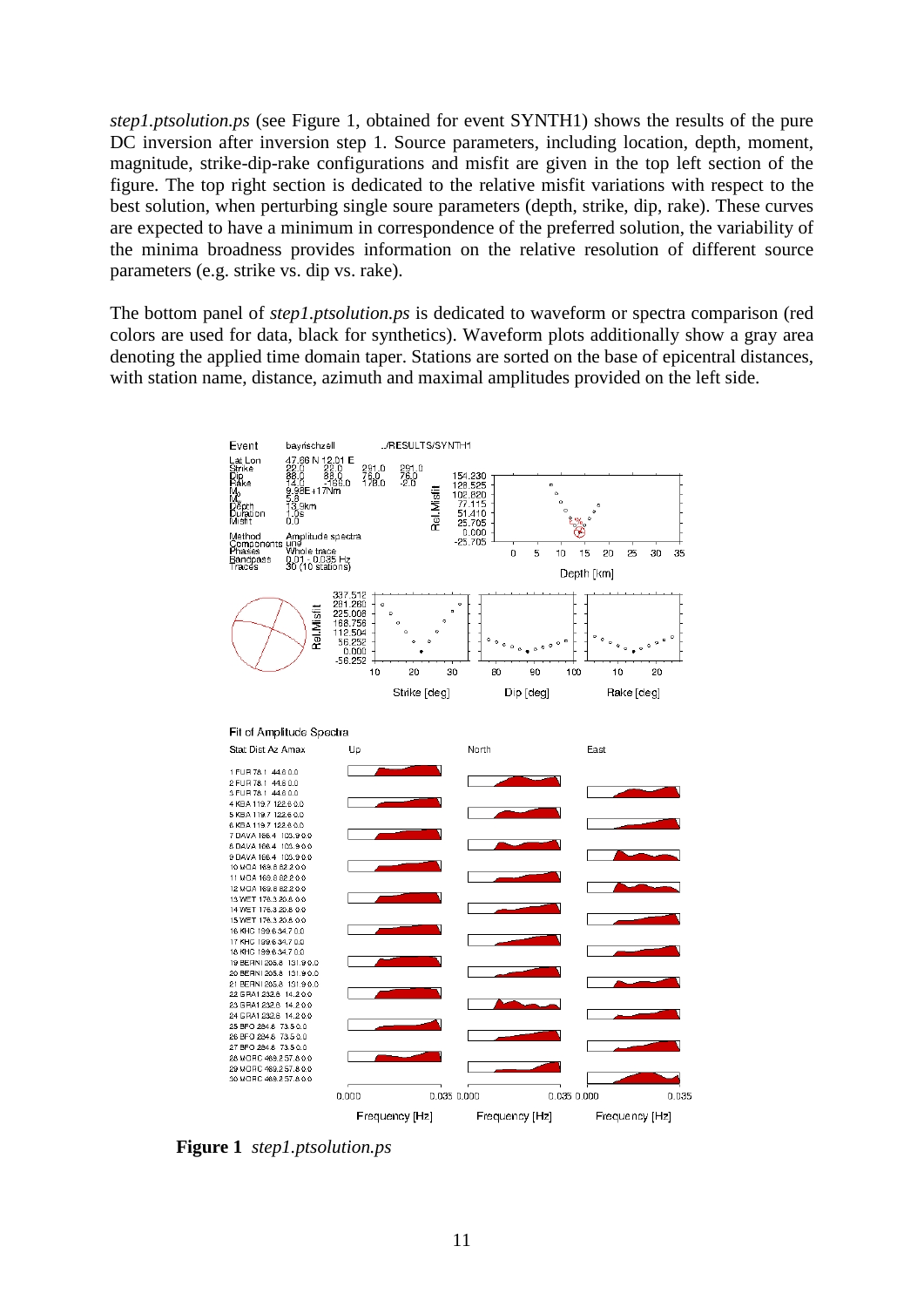*step1.mtsolution.ps* (figure 2, obtained for event SYNTH1) provides a similar representation for the full MT inversion results (for the definition of the full MT parameter set (centroid location and time, CLVD, isotropic components etc. see IS 3.9):



**Figure 2** *step1.mtsolution.ps*

The second inversion step is carried out in the time domain, by comparing observed and synthetic displacement waveforms, for a reduced set of focal mechanisms, decided upon results of inversion step 1. The inversion step 2 for DC solution is performed as follows:

- Two possible DC focal mechanisms, with opposite polarities are used to build synthetics. After waveform cross-correlation, waveforms fits are evaluated and the polarity chosen.
- A grid search for the centroid location and centroid time (as relative location and time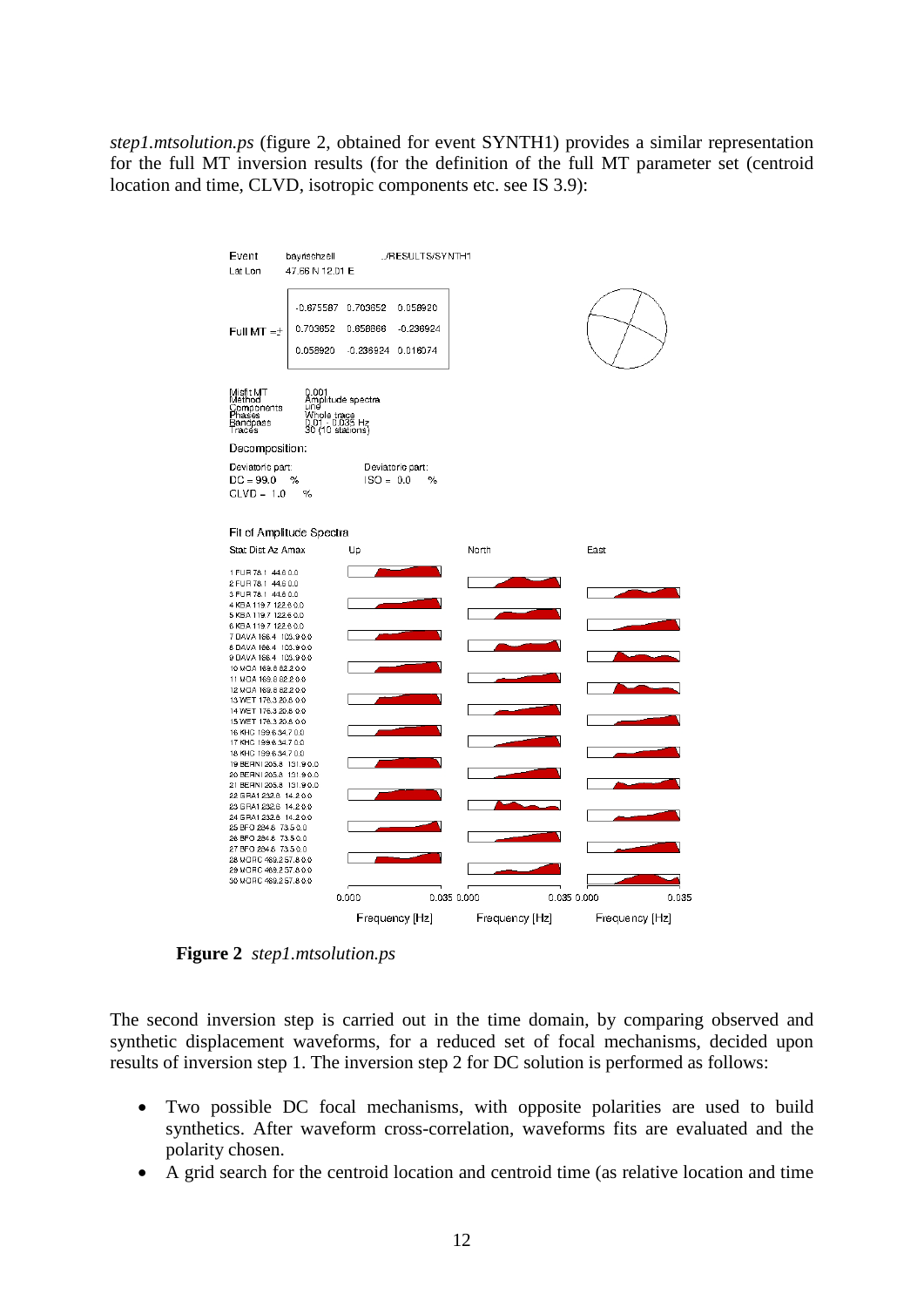with respect to the original epicentral location and origin time respectively) is performed, and best centroid location/time found.

- Polarities are also tested for the best location also for the best full MT solution, and the polarity chosen. A full MT decomposition, through DC, compensated linear vector dipole (CLVD) and isotropic components is then performed.
- The second inversion step is successfully completed when two GMT scripts are created, executed and two postscript files generated: *step2.ptsolution.ps (figure 3)* and *step2.mtsolution.ps*



**Figure 3** *step2.ptsolution.ps*

*step2.ptsolution.ps* shows the results of the pure DC inversion after inversion step 2. Improved source parameters are given in the top left section of the figure. The top right section is dedicated to the relative misfit variations for the centroid location and centroid time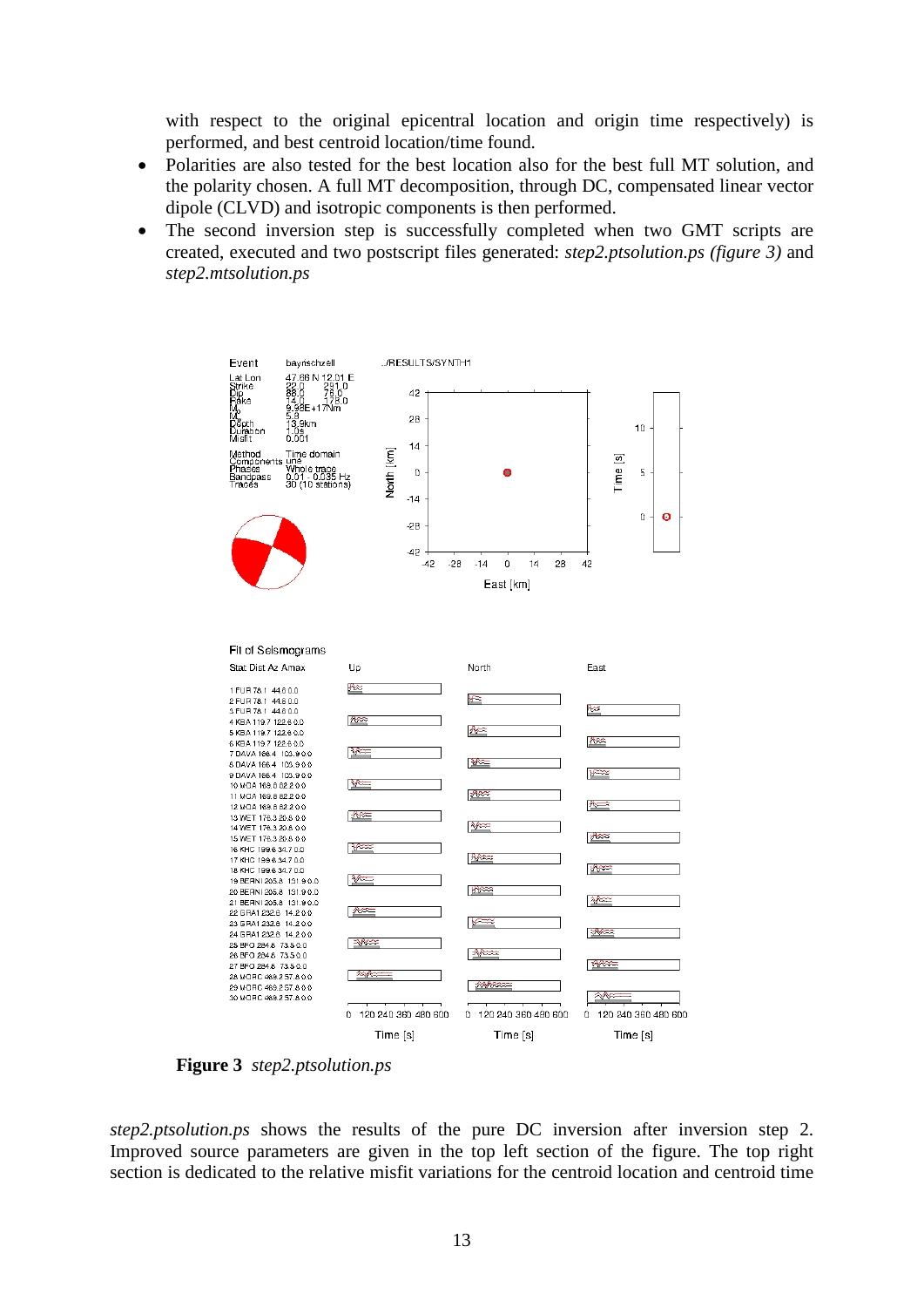grid search (reference location is at 0, 0; reference time at 0). Larger circle sizes correspond to lower misfits. Red circles denote best solutions. The bottom panel is again dedicated to waveform (or spectra) comparison (red colors are used for data, black for synthetics). Waveform plots additionally show a gray area denoting the applied time domain taper. Stations are sorted on the base of epicentral distances, with station name, distance, azimuth and maximal amplitudes provided on the left side.

The moment tensor polarity is similarly obtained, by comparing waveform fits for both full MT solution with opposite polarity. The resulting plot (step2.mtsolution.ps, shown in figure 4 for event SYNTH1) illustrates the result of moment tensor decomposition, according to DC, compensated linear vector dipole (CLVD) and isotropic (ISO) components.



**Figure 4** *step2.mtsolution.ps*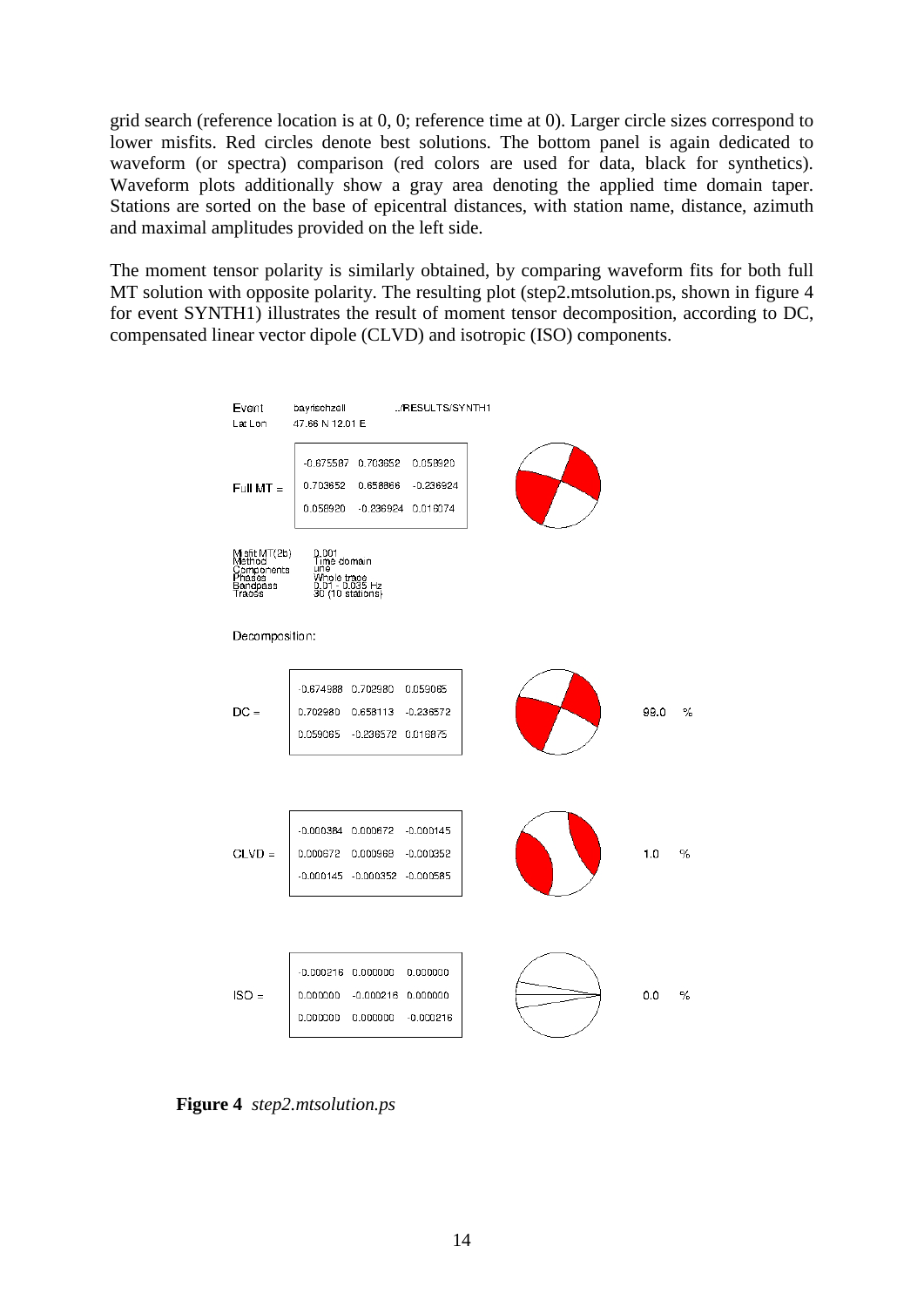Prior to the complete finite source inversion, a quick directivity inversion is carried out (see Cesca et al. 2011 for details), by inverting the apparent source duration at single stations, and plot its dependance on the station azimuth. Results can be seen in the file *apparentdurations.ps*. This file shows the results of the quick directivity detection analysis. The map on the right side of the plot illustrate the study region, the epicenter (star), and the station locations (circles). Circle colors denote the apparent duration seen at that station, according to the color bar. The azimuthal distribution of the apparent durations are shown on the left graphs, and fitted through a preferred directivity model (more details on expected curve shapes are discussed in Cesca *et al.*, 2011), or through a common, average source time function length (bottom).

Figure 5 shows an example of the file apparentduration.ps for event SYNTH8 where rupture directivity towards NNE is correctly resolved.



**Figure 5** *apparentdurations.ps*

- A range of tested founed source solutions is built, with two possible fault plane orientations, variable size and directivity (currently hardcoded, and link to the event magnitude), and possibly variable rupture velocity.
- Finally, performs the third inversion step, which is carried out by grid search, evaluating the misfits for all considered finite source solutions. This last step is successfully completed when a GMT script is created, executed and a postscript file generate: step3.eiksolution.ps

*step3.eiksolution.ps* (see figure 6, obtained for event SYNTH8) shows the results of the finite source inversion after inversion step 3. Point and finite source parameters (e.g. Fault plane orientation, radius, area, average slip, etc.) are given in the top left section of the figure. The top right section is dedicated to the rupture propagation (color denote times of excitation,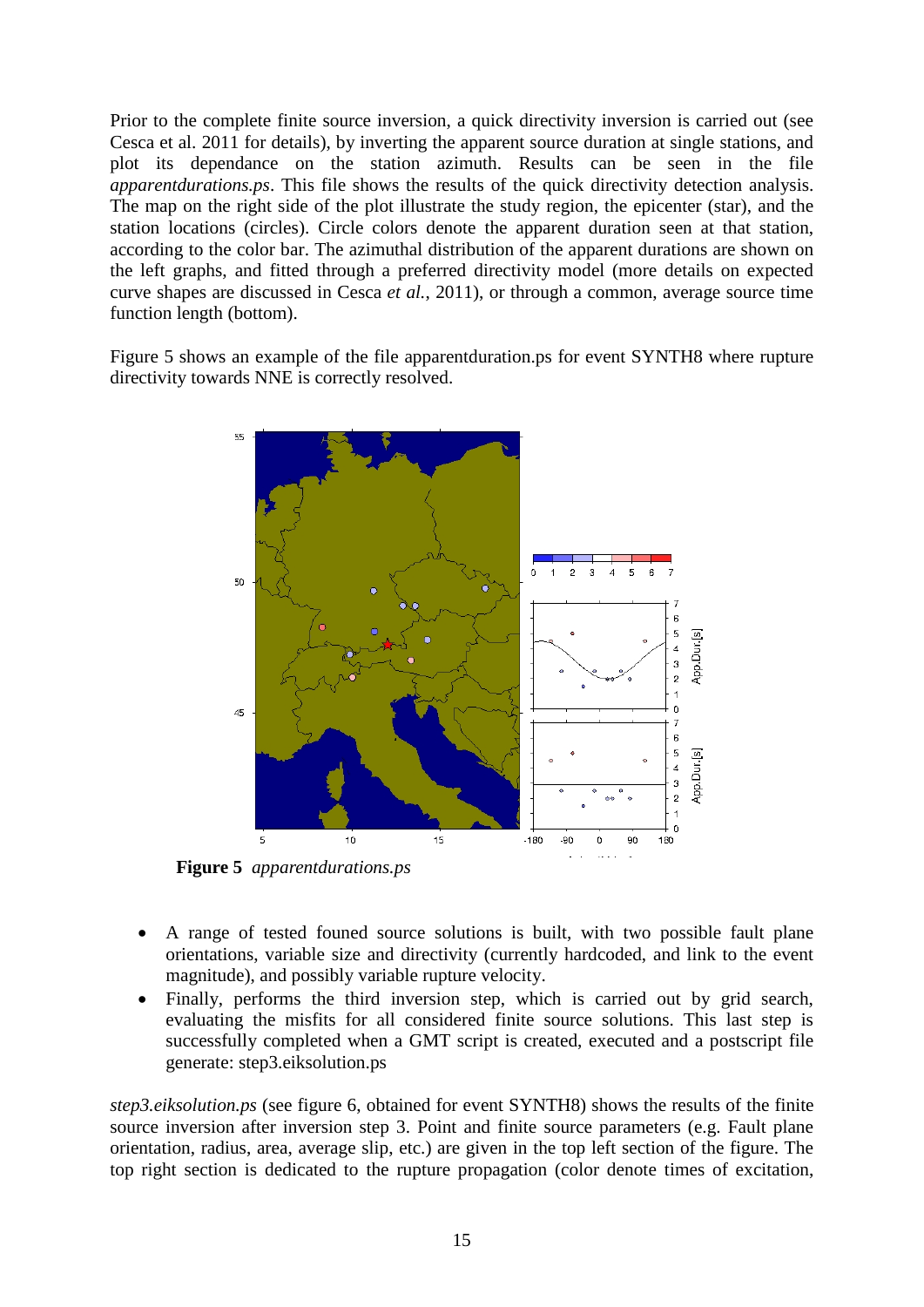lines correspond to rupture isochrones) along the rupture plane (x axis: along strike; y axis: along dip) and relative misfit variations for solutions of different radius and relative rupture velocity).

The bottom panel is again dedicated to waveform (or spectra) comparison (red colors are used for data, black for synthetics). Waveform plots additionally show a gray area denoting the applied time domain taper. Stations are sorted on the base of epicentral distances, with station name, distance, azimuth and maximal amplitudes provided on the left side.



**Figure 6** *step3.eiksolution.ps*

# **7 Testing cases/exercises**

Data, including displacement waveforms and metadata, are provided for 20 earthquakes: 8 of them are synthetic events, the remaining 12 are real earthquakes. Because of the spatial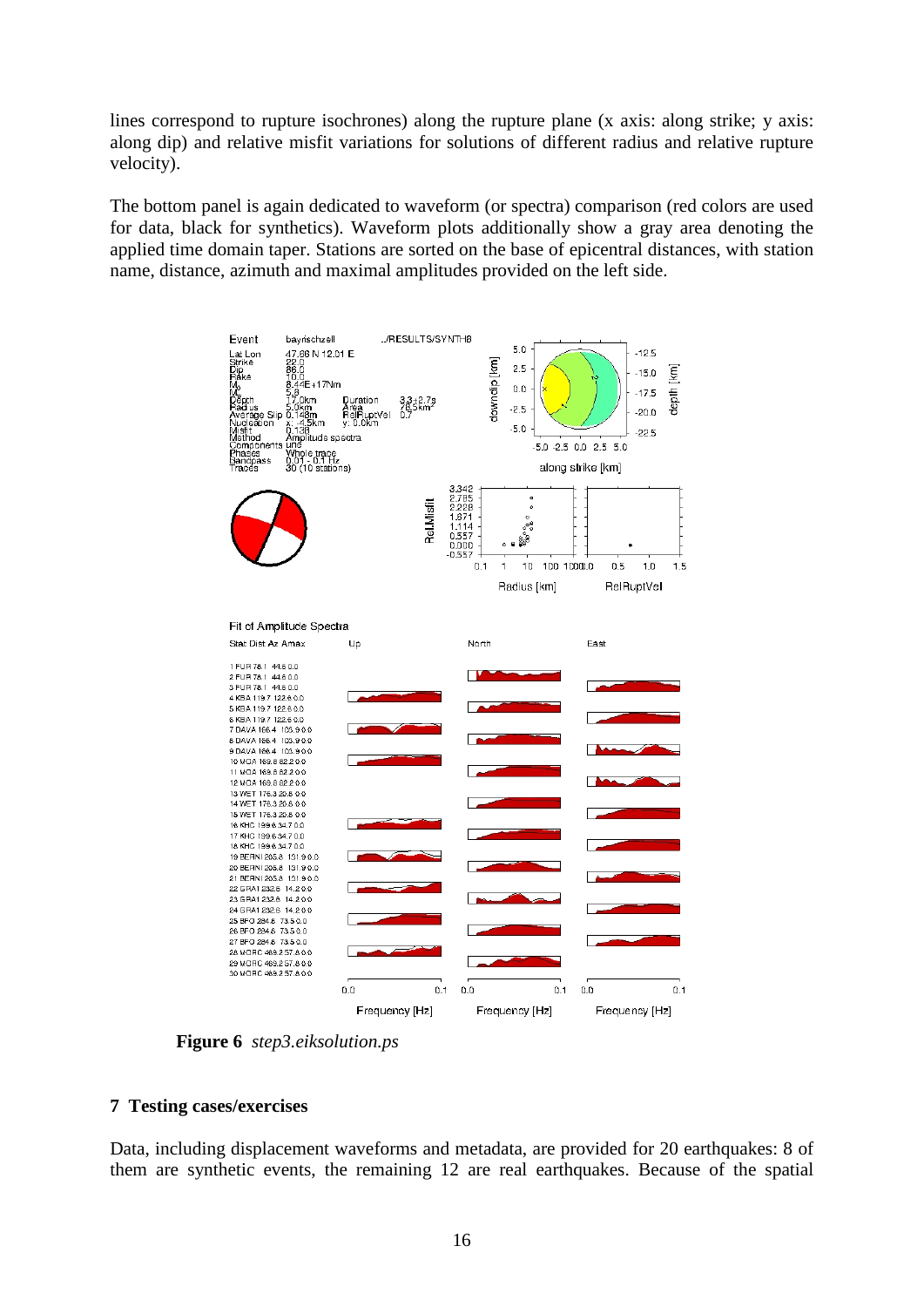limitations of the here presented available GFDB all events are shallow (crustal) earthquakes, with an hypocentral depth between 1 and ca. 30km. For the same reason only data for stations at local/regional distances up to a maximum of 1000 km are available. Magnitudes of the events range between Mw 4 and 7.

Real datasets have been selected in order to illustrate possible inversion targets, such as the inversion of pure double couple solutions (moderate magnitude natural earthquakes), full moment tensor solutions (mine collapse induced event), and finite source inversion (larger magnitude earthquakes).

| <b>Directory</b>   | Event name      | Dataset short description                        |
|--------------------|-----------------|--------------------------------------------------|
| SYNTH1             | Bayrischzell_D  | Synthetic data (DC point source)                 |
| SYNTH <sub>2</sub> | Bayrischzell_D  | Synthetic data (MT point source)                 |
| SYNTH3             | Bayrischzell_D  | Synthetic data (kinematic bilateral model)       |
| SYNTH4             | Bayrischzell_D  | Synthetic data (kinematic unilateral model)      |
| SYNTH5             | Bayrischzell_D  | Synthetic data, wrong model (DC point source)    |
| SYNTH <sub>6</sub> | Bayrischzell_D  | Synthetic data, wrong model (MT point source)    |
| SYNTH7             | Bayrischzell_D  | Synthetic data, wrong model (kinematic bil.      |
| model)             |                 |                                                  |
| SYNTH <sub>8</sub> | Bayrischzell_D  | Synthetic data, wrong model (kinematic unil.     |
| model)             |                 |                                                  |
| GER110996A         | Teutschenthal_D | Real data, Local distances, Potash mine collapse |
| GER220203A         | St_Die_Vosges_F | Real data, Local distances                       |
| <b>GER201004A</b>  | Rotenburg_D     | Real data, Local distances, Reservoir induced    |
| <b>GER051204A</b>  | Waldkirch D     | Real data, Local distances                       |
| GRE110406A         | Zakynthos1_GR   | Real data, Regional distances                    |
| GRE110406B         | Zakynthos2_GR   | Real data, Regional distances                    |
| GRE120406A         | Zakynthos3_GR   | Real data, Regional distances                    |
| <b>GRE080608A</b>  | Andravida_GR    | Real data, Regional distances, Directivity       |
| <b>ITA060409A</b>  | L'Aquila_I      | Real data, Regional distances                    |
| <b>ITA250112A</b>  | Emilia_I        | Real data, Local distances, Dense network        |
| TUR231011A         | Van1_TR         | Real data, Regional distances, main event Van    |
| 2011               |                 |                                                  |
| TUR091111A<br>2011 | Van2_TR         | Real data, Regional distances, aftershock Van    |

The following events (and directories) are available for the reader to test:

Details for each event are provided on the following pages. Together with the event reference name and a short description, the reader should make use of the "Known source parameters", which are the only needed parameters to build a proper input file for the inversion.

## **SYNTH1**

Event Name: Bayrischzell, GermanyDescription:

Description:

Synthetic dataset for local inversion. The IASP91 GFDB was used to create synthetic seismograms and no noise is included. Seismograms are obtained for a pure DC point source model.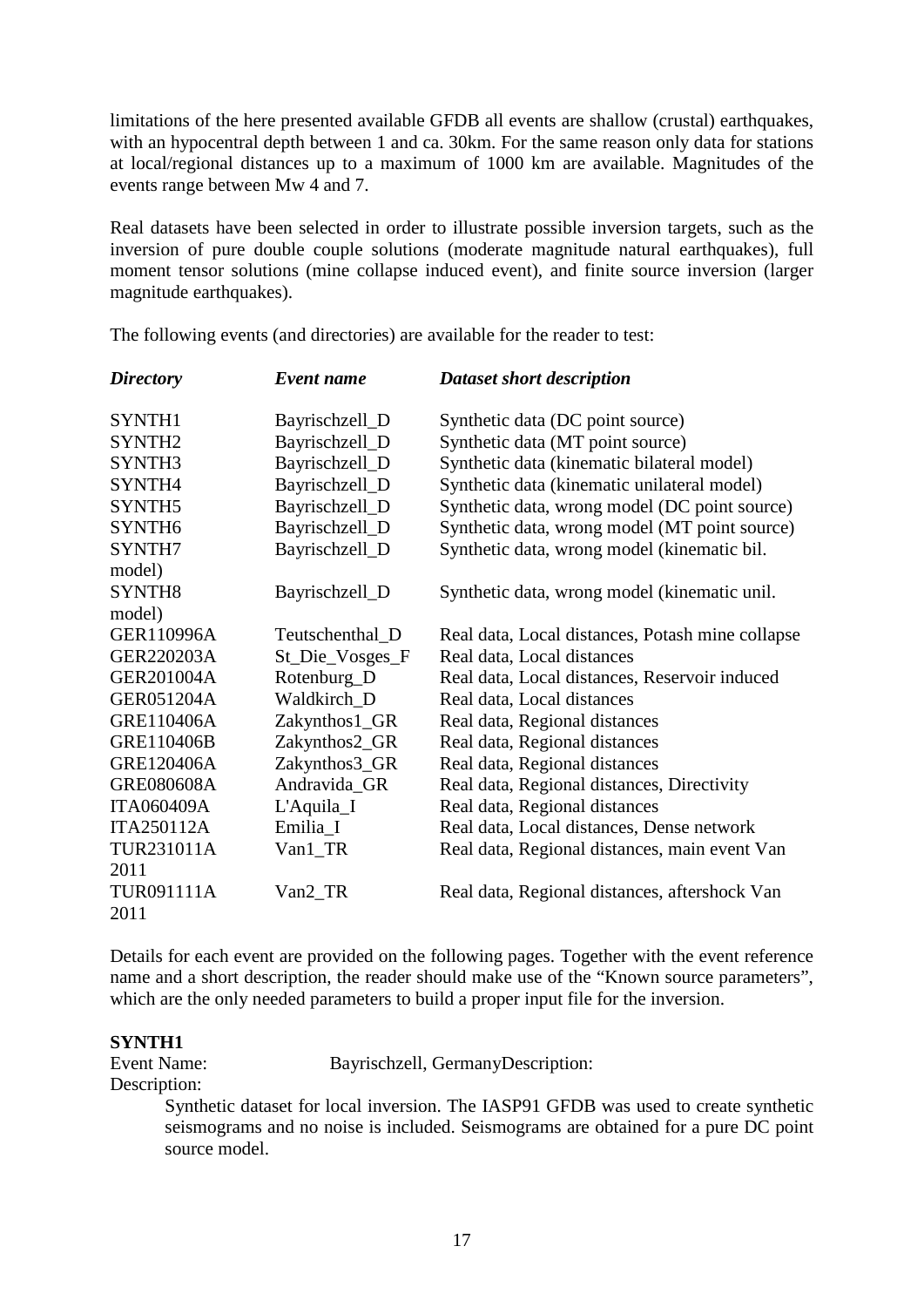| Known source parameters: |                     |
|--------------------------|---------------------|
| Date/Time                | 2012-03-15 15:00:00 |
| Lat N                    | 47.6667             |
| Lon E                    | 12.0167             |
| Depth (rough)            | 15km                |
| Mw (rough)               | 6.0                 |
| $M_0$ (rough)            | 1e18Nm              |
| Network configuration:   |                     |
| <b>Stations number</b>   | 10                  |
| <b>Station distances</b> | up to 500km         |
|                          |                     |

## **SYNTH2**

Description:

Event Name: Bayrischzell, Germany

The IASP91 GFDB was used to create synthetic seismograms and no noise is included. Seismograms are obtained for a full MT point source model (DC term similar to SYNTH1).

Known source parameters and network configuration: see SYNTH1

# **SYNTH3**

Event Name: Bayrischzell, Germany

Description:

The IASP91 GFDB was used to create synthetic seismograms and no noise is included. Seismograms are obtained for one extended source model (DC similar to SYNTH1).

Known source parameters and network configuration: see SYNTH1

## **SYNTH4**

Event Name: Bayrischzell, Germany

Description:

The IASP91 GFDB was used to create synthetic seismograms and no noise is included. Seismograms are obtained for a different extended source model (DC similar to SYNTH1).

Known source parameters and network configuration: see SYNTH1

# **SYNTH5**

Event Name: Bayrischzell, Germany

Description:

A different crustal model was used to create synthetic seismograms and no noise is included. Seismograms are obtained for a pure DC point source model (same as SYNTH1)

Known source parameters and network configuration: see SYNTH1

## **SYNTH6**

Event Name: Bayrischzell, Germany

Description:

A different crustal model was used to create synthetic seismograms and no noise is included. Seismograms are obtained for a full MT point source model (same as SYNTH2).

Known source parameters and network configuration: see SYNTH1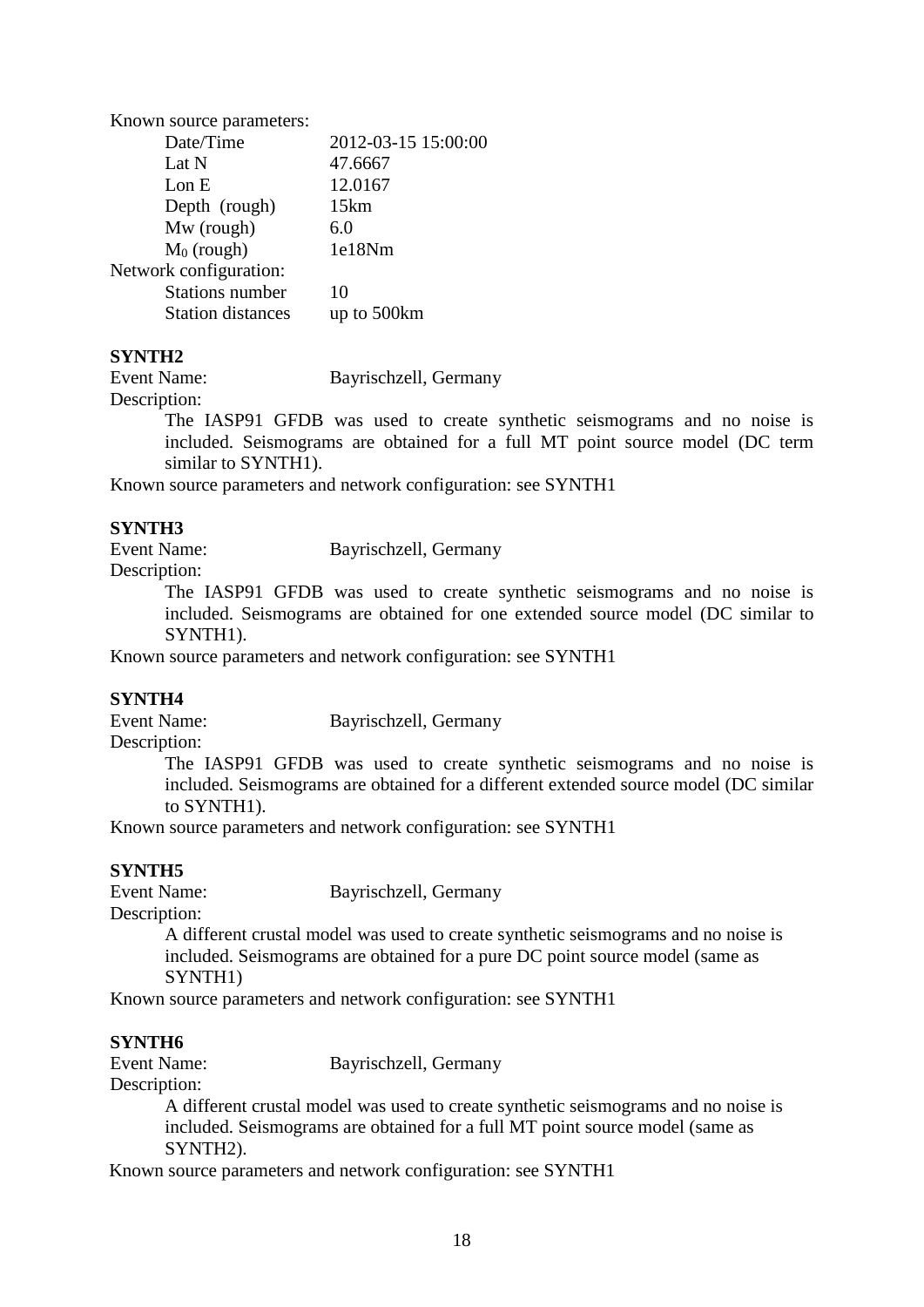## **SYNTH7**

Event Name: Bayrischzell, Germany

Description:

A different crustal model was used to create synthetic seismograms and no noise is included. Seismograms are obtained for one extended source model (same as SYNTH3).

Known source parameters and network configuration: see SYNTH1

## **SYNTH8**

Event Name: Bayrischzell, Germany

Description:

The IASP91 dataset was used to create synthetic seismograms and no noise is included. Seismograms are obtained for a different extended source model (same as SYNTH4).

Known source parameters and network configuration: see SYNTH1

# **GER220203A**

Event Name: St. Die, Vosgian\_Mts, France

Description:

Real data (GRSN, MEDNET, GEOSCOPE networks).

Local earthquake with good quality data.

Point source (DC and MT) inversion should be well constrained and easily retrieved. Kinematic models are not easily resolved, because the rupture model is likely very small for such moderate event.

Known source parameters:

| 2003-02-22 20:41:01 |
|---------------------|
| 48.33               |
| 6.67                |
| 12km                |
| 4.5                 |
| 1e16Nm              |
|                     |
| 17                  |
| up to 500km         |
|                     |

# **GER051204A**

Event Name: Waldkirch, Black Forest, Germany

Description:

Real data (GRSN networks).

Local earthquake with good quality data, but poor azimuthal coverage. Point source (DC and MT) inversion should be well constrained and easily retrieved. Kinematic models are not easily resolved, because the rupture model is likely very small for such moderate event.

# Known source parameters:

| Date/Time     | 2004-12-05 01:52:37 |
|---------------|---------------------|
| Lat N         | 48.115              |
| Lon $E$       | 8.077               |
| Depth (rough) | 10km                |
| Mw (rough)    | 4.5                 |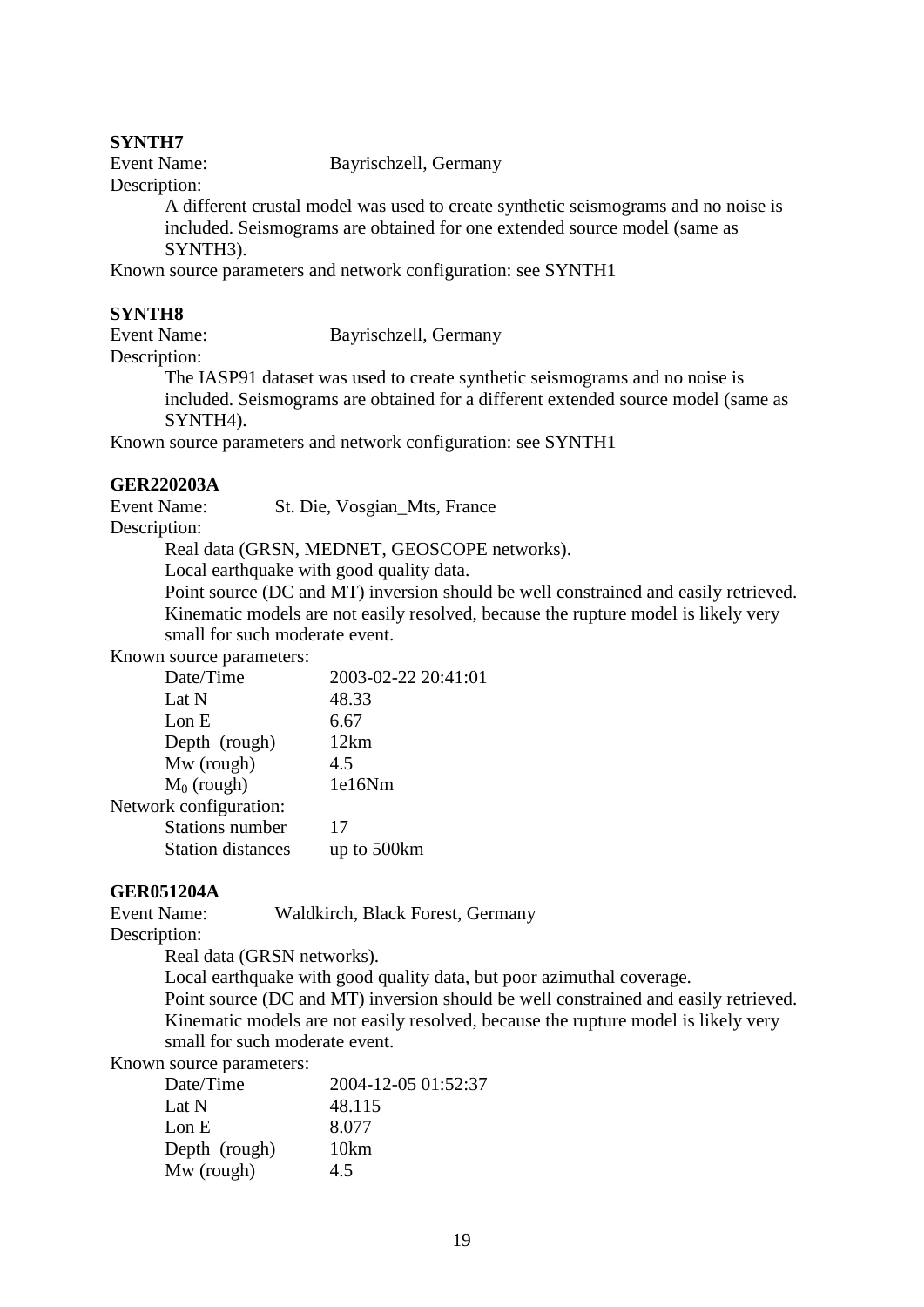| $M_0$ (rough)            | 1e16Nm      |
|--------------------------|-------------|
| Network configuration:   |             |
| Stations number          | 8           |
| <b>Station distances</b> | up to 500km |

#### **GER110996A**

Event Name: Teutschenthal Collapse, Germany

Description:

Real data (GRSN network) from 1996.

Local earthquake with challenging dataset. A complex rupture model is expected, with energy released in different subevents. The collapse of the mine is expected to show relevant implosive components and CLVD.

Point source (DC and MT) inversion should be well constrained and easily retrieved. Kinematic models are not easily resolved, because the rupture model is very small  $\left(\leq 1 \text{ km radius}\right)$ .

Known source parameters:

| Date/Time                | 1996-09-11 03:36:35 |
|--------------------------|---------------------|
| Lat N                    | 51.48               |
| Lon E                    | 11.79               |
| Depth                    | 1km                 |
| Mw (rough)               | 4.5                 |
| $M_0$ (rough)            | 1e16Nm              |
| Network configuration:   |                     |
| <b>Stations number</b>   | 10                  |
| <b>Station distances</b> | up to 500km         |
|                          |                     |

#### **GER201004A**

Event Name: Rotenburg, induced event, Germany

Description:

Real data (GRSN network). Local earthquake.

Point source (DC and MT) inversion should be well constrained and easily retrieved. Kinematic models are not easily resolved, but perhaps possible, because the rupture velocity was reported as very slow.

Known source parameters:

| Date/Time                | 2004-10-20 06:59:18 |
|--------------------------|---------------------|
| Lat N                    | 53.01               |
| Lon E                    | 9.63                |
| Depth                    | 5km                 |
| Mw (rough)               | 4.5                 |
| $M_0$ (rough)            | 1e16Nm              |
| Network configuration:   |                     |
| <b>Stations number</b>   | 20                  |
| <b>Station distances</b> | up to 500km         |
|                          |                     |

## **GRE110406A**

Event Name: Zakynthos\_1, Greece Description:

> Real data (GEOFON, MEDNET, IRIS networks). The earthquake is part of a seismic sequence close to Zakynthos, Greece (other events from the sequence are available). Regional earthquake.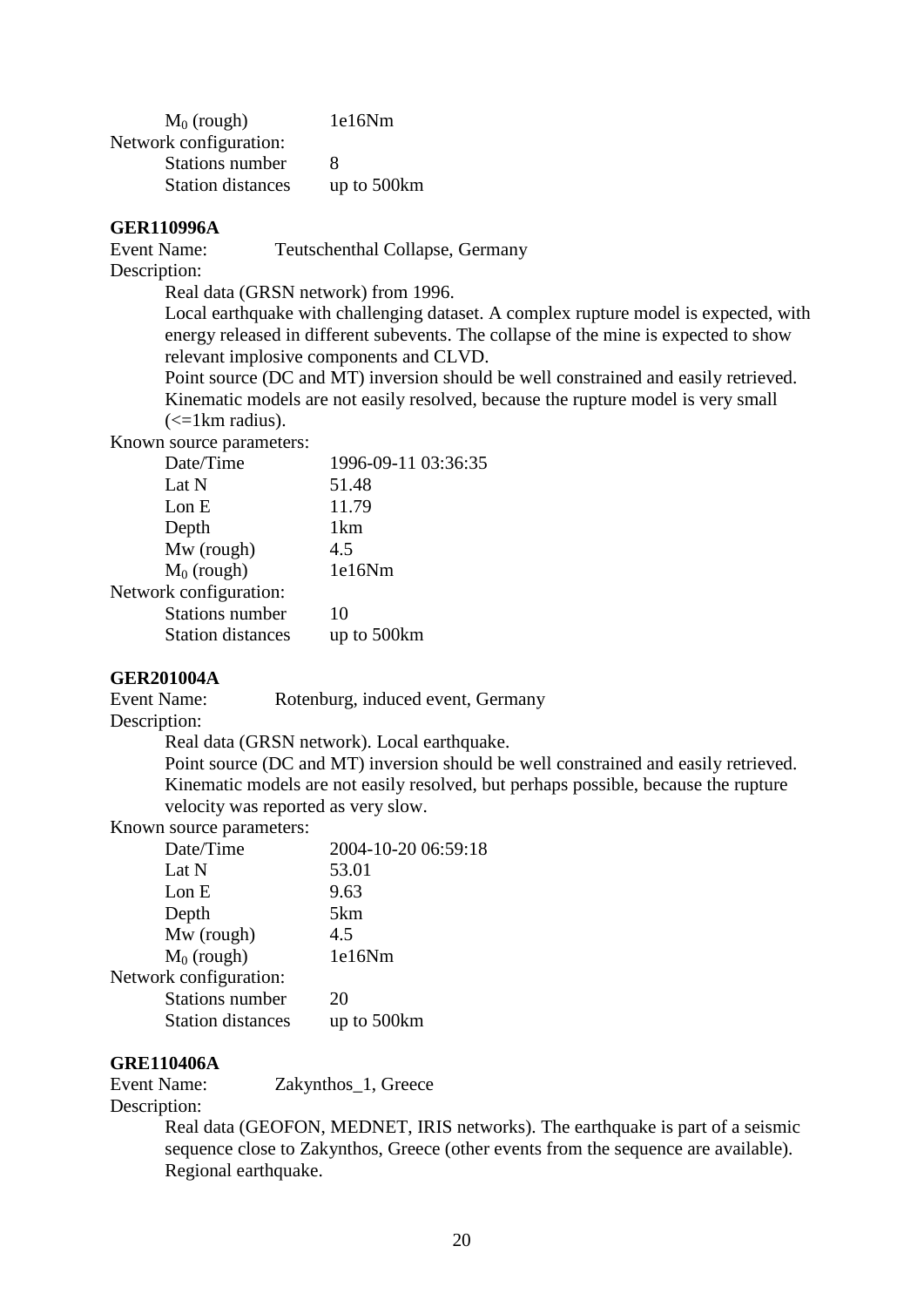Point source DC (and MT) and kinematic inversion can be performed.

Known source parameters:

| Date/Time                | 2006-04-11 00:02:40 |
|--------------------------|---------------------|
| Lat N                    | 37.64               |
| Lon E                    | 20.75               |
| Depth                    | 20km                |
| Mw (rough)               | 5.5                 |
| $M_0$ (rough)            | 1e17Nm              |
| Network configuration:   |                     |
| <b>Stations number</b>   | 17                  |
| <b>Station distances</b> | up to 1000km        |

# **GRE110406B**

Event Name: Zakynthos 2, Greece

## Description:

Real data (GEOFON, MEDNET, IRIS networks). The earthquake is part of a seismic sequence close to Zakynthos, Greece (other events from the sequence are available). Regional earthquake.

Point source DC (and MT) and kinematic inversion can be performed.

Known source parameters:

| 37.64<br>Lat N                           |  |
|------------------------------------------|--|
|                                          |  |
| 20.75<br>Lon E                           |  |
| 20km<br>Depth                            |  |
| Mw (rough)<br>5.5                        |  |
| $M_0$ (rough)<br>1e17Nm                  |  |
| Network configuration:                   |  |
| <b>Stations number</b><br>15             |  |
| <b>Station distances</b><br>up to 1000km |  |

# **GRE120406A**

Event Name: Zakynthos\_3, Greece Description:

Real data (GEOFON, MEDNET, IRIS networks). The earthquake is part of a seismic sequence close to Zakynthos, Greece (other events from the sequence are available). Regional earthquake.

Point source DC (and MT) and kinematic inversion can be performed.

Known source parameters:

| Date/Time                | 2006-04-12 16:51:59 |
|--------------------------|---------------------|
| Lat N                    | 37.63               |
| Lon E                    | 20.74               |
| Depth                    | 20km                |
| Mw (rough)               | 5.5                 |
| $M_0$ (rough)            | 1e17Nm              |
| Network configuration:   |                     |
| <b>Stations number</b>   | 17                  |
| <b>Station distances</b> | up to 1000km        |
|                          |                     |

# **GRE080608A**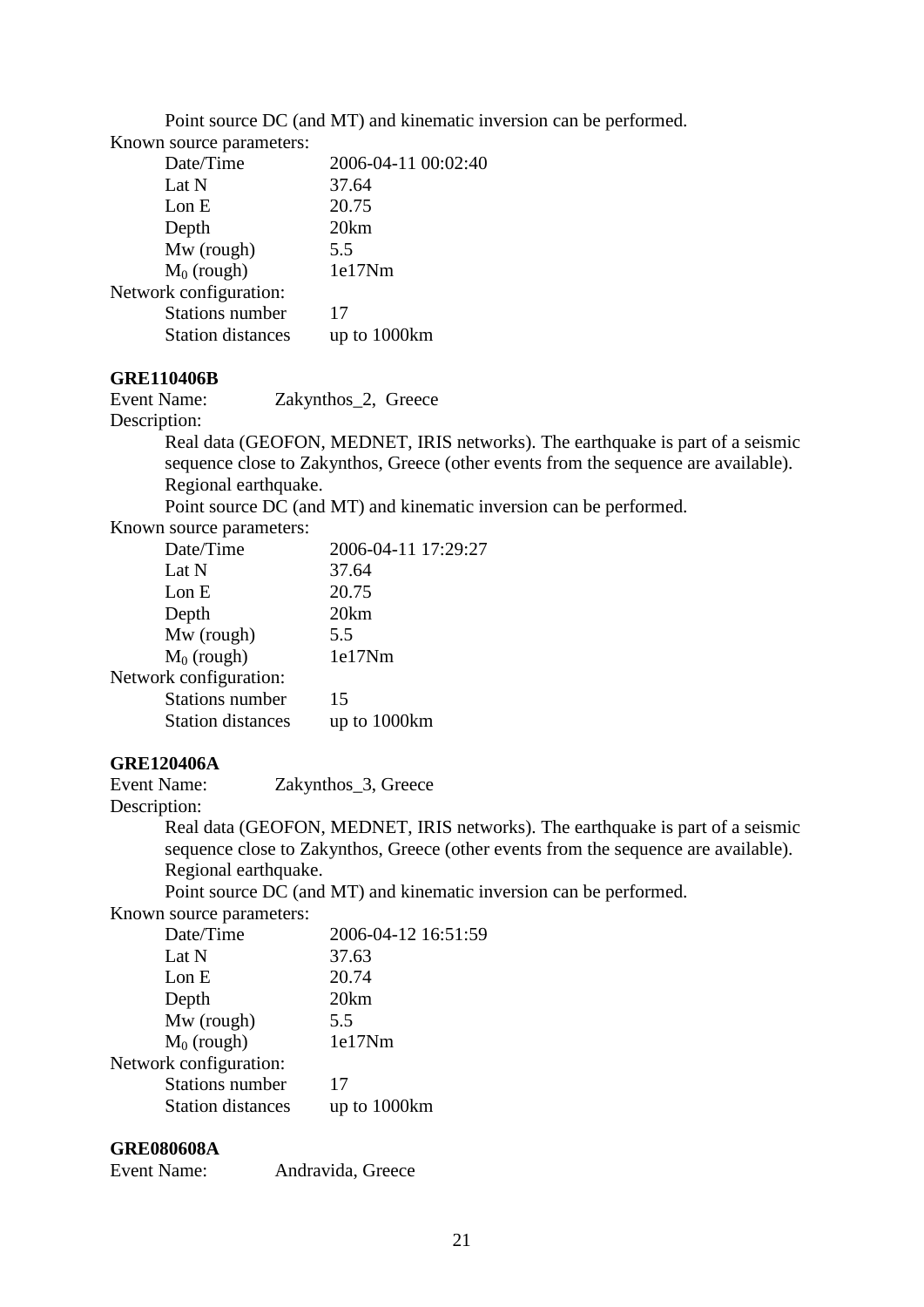#### Description:

Real data (GEOFON, MEDNET, IRIS networks) with very good quality. Magnitude 6.3 earthquake in NW Peloponnese, Greece, with stations at regional distances.

Point source DC (and MT) and kinematic inversion can be performed. Directivity effects can be clearly seen.

Known source parameters:

| 2008-06-08 12:25:27 |
|---------------------|
| 37.93               |
| 21.63               |
| 25km                |
| 6.3                 |
| 4e18Nm              |
|                     |
| 20                  |
| up to 1000km        |
|                     |

# **ITA250112A**

Event Name: Emilia, Italy

Description:

Real data from different networks (MEDNET, IRIS, GEOFON, INGV, Univ.Genova). The event is relatively weak but the stations distribution unusually dense (inversion may be time consuming if all stations are used).

Stations are at local distances, most below 200km.

Point source (DC and MT) inversion should be well constrained and easily retrieved. Kinematic models are not easily resolved, because of the small earthquake size/magnitude.

Known source parameters:

| Date/Time                | 2012-01-25 08:06:36 |
|--------------------------|---------------------|
| Lat N                    | 44.85               |
| Lon E                    | 10.54               |
| Depth                    | 20km                |
| Mw (rough)               | 4.5                 |
| $M_0$ (rough)            | 1e16Nm              |
| Network configuration:   |                     |
| <b>Stations number</b>   | 38                  |
| <b>Station distances</b> | up to 300km         |
|                          |                     |

## **ITA060409A**

Event Name: L'Aquila, Italy Description:

A well-known earthquake for (Italian) seismologists.

Real data from different networks (MEDNET, IRIS, GEOFON, GEOSCOPE, GRSN) are available at regional distances.

Point source (DC and MT) and kinematic inversions can be tested.

Known source parameters:

| Date/Time | 2009-04-06 01:32:41 |
|-----------|---------------------|
| Lat N     | 42.33               |
| Lon $E$   | 13.34               |
| Depth     | 5km                 |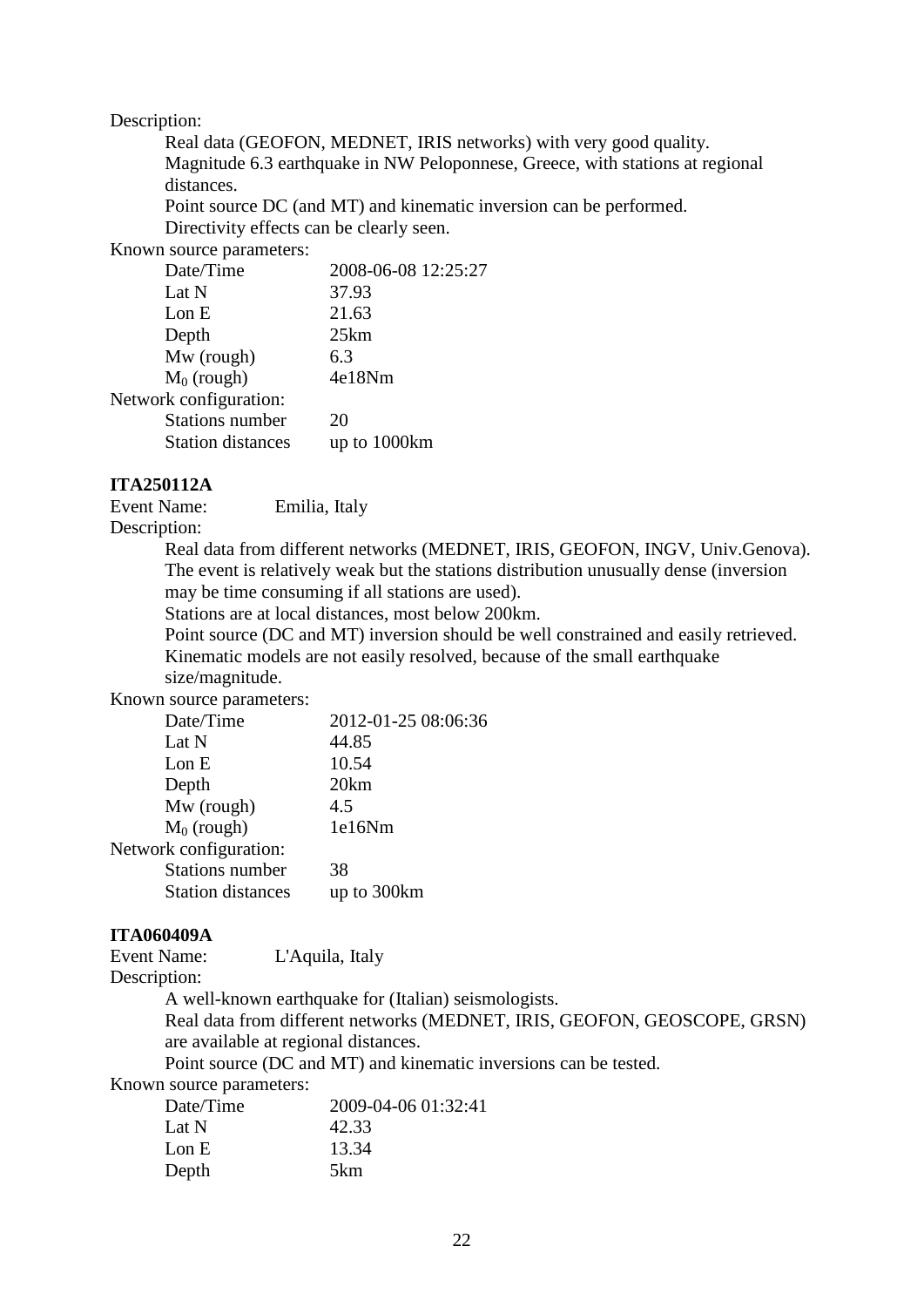| 6.2          |
|--------------|
| 3e18Nm       |
|              |
| 15           |
| up to 1000km |
|              |

# **TUR231011A**

Event Name: Van, Turkey

Description:

The largest event in the dataset. This event has recently affected Eastern Turkey, the epicenter close to the city of Van.

Real data from different networks are available at regional distances.

Station distribution is poor and uneven.

Point source (DC and MT) and kinematic inversions can be tested.

Known source parameters:

| Date/Time                | 2011-10-23 10:41:22 |
|--------------------------|---------------------|
| Lat N                    | 38.67               |
| Lon E                    | 43.58               |
| Depth                    | 5km                 |
| Mw (rough)               | 7.0                 |
| $M_0$ (rough)            | 5e19Nm              |
| Network configuration:   |                     |
| <b>Stations number</b>   | 5                   |
| <b>Station distances</b> | up to 1000km        |
|                          |                     |

## **TUR091111A**

Event Name: Van, Turkey

Description:

The strongest aftershock of the 23.10.2011 earthquake (see TUR231011A). Real data from different networks are available at regional distances. Station distribution is poor and uneven. The azimuthal gap is very large. Point source (DC and MT) and kinematic inversions can be tested.

Known source parameters:

| Date/Time                | 2011-11-09 19:23:35 |
|--------------------------|---------------------|
| Lat N                    | 38.35               |
| Lon E                    | 43.40               |
| Depth                    | 20km                |
| Mw (rough)               | 5.7                 |
| $M_0$ (rough)            | 5e17Nm              |
| Network configuration:   |                     |
| <b>Stations number</b>   | 6                   |
| <b>Station distances</b> | up to 1000km        |
|                          |                     |

## **Acknowledgment**

The facilities of GEOFON and IRIS Data Management System, and specifically the IRIS Data Management Center, were used to access part of the waveform and metadata required in this study. Part of data and metadata relative to earthquakes in Germany and surrounding areas were provided by BGR in Germany. We acknowledge all institutions providing seismic